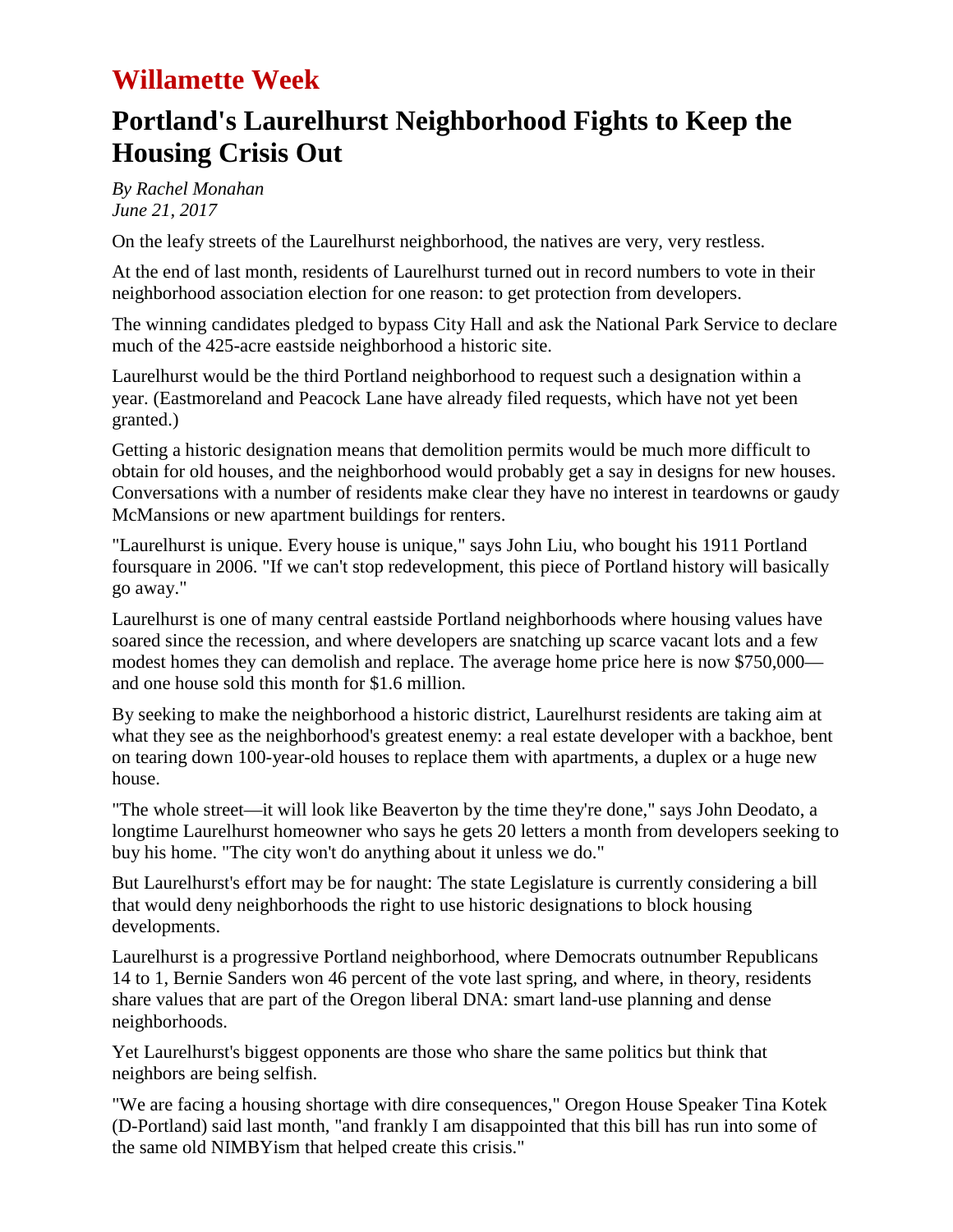Critics charge that by trying to save Laurelhurst from the wrecking ball, its residents are in fact erecting a wall to keep out newcomers, renters and people of modest means—making Laurelhurst an oasis of money in the midst of a housing shortage.

Former Metro Councilor Robert Liberty, who once headed 1000 Friends of Oregon, perhaps the state's leading land-use advocate, says Laurelhurst's agenda is contrary to that of progressive politics.

"The consequence [of seeking a historic designation] is pretty clear: It isolates those neighborhoods from shared responsibilities to be a more welcoming community and to accommodate the housing that's needed," Liberty says.

Whoever wins the fight for Laurelhurst, this much is clear: Your neighborhood may soon be next.

The Laurelhurst neighborhood looks as if it's in the middle of an election year. Nearly every block is littered with yard signs. Some read "Love Wins"—an anti-Trump, pro-tolerance slogan—or "Black Lives Matter." But the most common sign says, "Laurelhurst: Historic Character, Progressive Vision." These are historic designation campaign signs.

Last month, Scott Pratt won the presidency of the Laurelhurst Neighborhood Association while warning of an impending dystopia.

"The Laurelhurst of the future," he said in a campaign video, "will feature towering multifamily units on every block, fewer small, more affordable historic homes, fewer mature trees, and increased congestion on streets and in schools."

Pratt, 61, is trim man with a mop of white hair, who most days still bikes to work downtown, where he has a small private law practice. For years, he volunteered as chairman of the board of the Oregon League of Conservation Voters.

He fidgets as he talks sitting on the patio of the modest, periwinkle blue home that his wife bought in 1988 for \$75,000.

Pratt argues historic preservation isn't really at odds with addressing Portland's housing costs. In his view, stopping demolitions keeps small homes available for less wealthy buyers. Pratt says he could support more density if it didn't change the neighborhood's look.

"I'm not saying we can't absorb some more density," he says, "but every neighborhood should not be equally dense. You don't get diversity if you make everything look alike."

Pratt warns that if Laurelhurst isn't allowed to decide what gets developed within its boundaries, the neighborhood will indeed become cheaper eventually—because it will become hideous.

"Nobody will want to live here," he says. "It could lead to a place where people who own the [houses] want to move out and turn them into rentals. They'll be more affordable. They'll have more problems at the same time."

The problem that Laurelhurst residents say they face is a relatively new one. The neighborhood hasn't changed much in a century.

Since 1909, when developers bought more than 300 acres of an old dairy farm for \$2 million and divided them into lots, Laurelhurst has been a relatively wealthy eastside neighborhood—one of the few that was dedicated almost exclusively to single-family houses, and which has never allowed even modest "garden apartment" complexes.

But last June, the city Planning Bureau suggested changing the zoning code for Laurelhurst (and most of the inner eastside and parts of the westside) to promote more density through a "residential infill plan," which would allow duplexes on city lots now zoned for single-family homes. (Single-family lots account for more than 70 percent of the city's residential land.)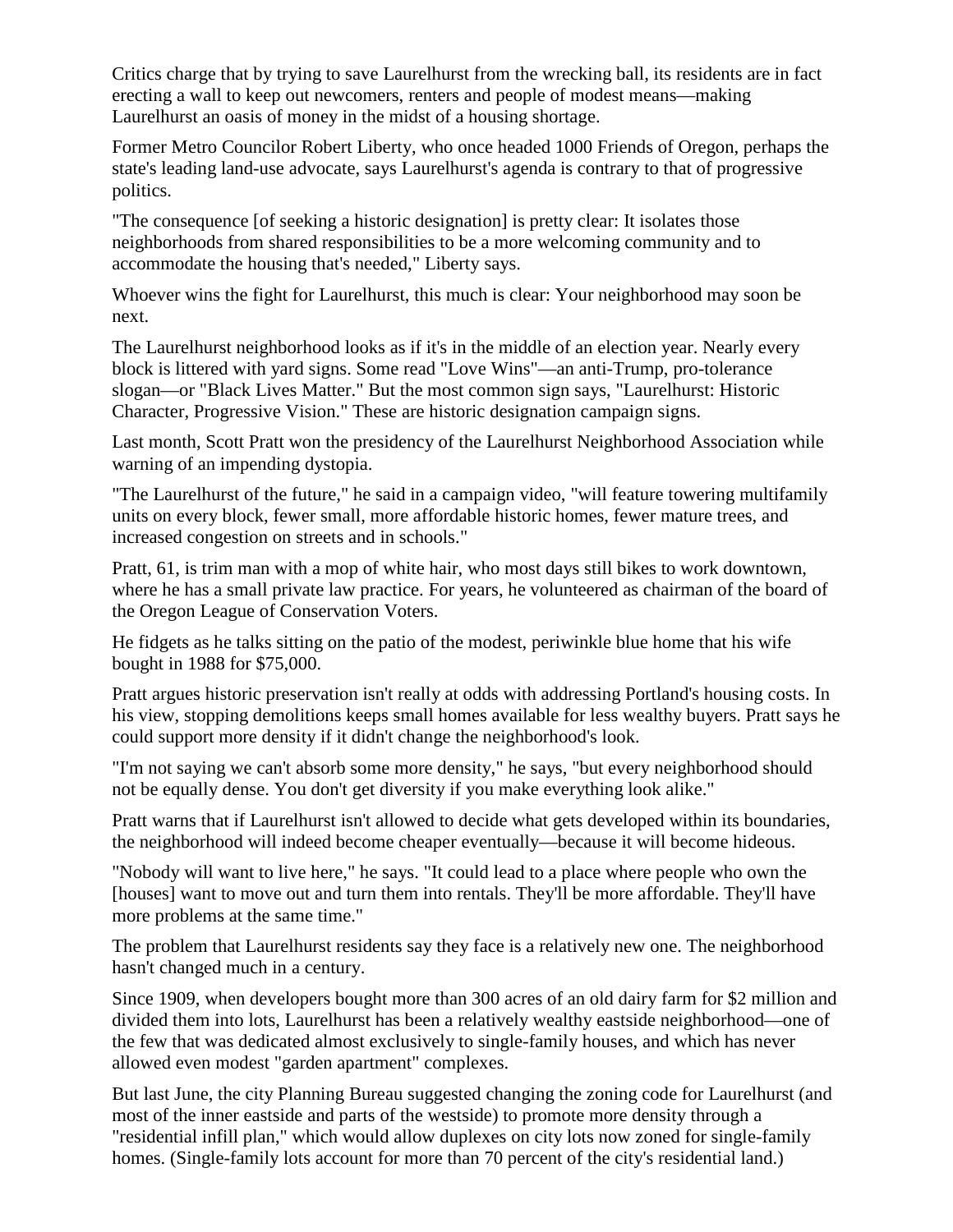On Dec. 13, the City Council voted to endorse RIP, as it is called, and the Planning Commission is now writing the code and drawing a map for where it would apply. A vote for approval is expected next year.

City planners say they expect to see RIP lead to the construction of 4,500 new housing units citywide by allowing duplexes and triplexes—though few in Laurelhurst.

In that neighborhood, residents fear RIP would cause demolition numbers to rise. Demolitions are reviled in Portland for many reasons: The noise is irritating, the environmental hazards such as lead and asbestos are alarming, and the prospect of a McMansion or two ugly modern duplexes next door is infuriating.

And residents view historic designation as a way to block them.

"We have an ace card to play that almost no other neighborhoods have," says Mike Parrott, a Laurelhurst resident, in the historic district's promotional materials. "It will add one more barrier against my street becoming filled with duplexes and my corner lots becoming triplexes."

Neighborhood association elections are usually sleepy affairs. This year's election in Laurelhurst on May 30 was anything but.

The association, which typically organizes neighborhood picnics and garage sales, and tends to the historic stone gates of Laurelhurst, has a dozen board members who come up for election every year. Almost without exception, incumbents have no opponents. This year, the slate of candidates running on a historic district platform ran against a nearly full slate of opponents, and it got ugly.

An ally of the pro-historic group bought up website domain names—

KeepLaurelhurstFree.com and LaurelhurstForward.com—that the anti-historic group might want and used them to direct visitors to the pro-historic site, HistoricLaurelhurst.com. The other side threatened to sue.

The anti-historic district slate also accused opponents of conducting opposition research on foes—and publishing it on another website. It listed five people's names and identified their alleged professional connections to development, real estate and contracting.

"When people care a lot, there will be missteps," says Liu. "It really energized people."

More than 800 people voted in the election—a record for the neighborhood, and more than 10 times the number of voters in the previous election. The vote went overwhelmingly for the historic district candidates. Pratt, the pro-historic district candidate for president, won just under 80 percent of the vote.

The new board members say they will seek historic status, first with the state and then with the National Park Service. The process is likely to be successful—the agencies in charge rarely turn down neighborhoods that can make it through the laborious process to show their area contains buildings that are architecturally interesting or are early examples of house styles.

The designation will make it more difficult—perhaps impossible—to demolish historic homes. It is also likely to require design review for new houses built in the neighborhood, which adds to the cost. Both are all but certain to discourage outside developers.

Neighborhood associations have long played a powerful role in Portland politics. But the use of historic district status to get around the citywide planning process is a new approach.

"In the early '60s, the problem was, how do you keep the inner city vibrant?" says Chris Smith, who served on the Northwest District Association before joining the Portland Planning and Sustainability Commission. "You get to today and some of the neighborhoods want to take what they've built and cast it in amber."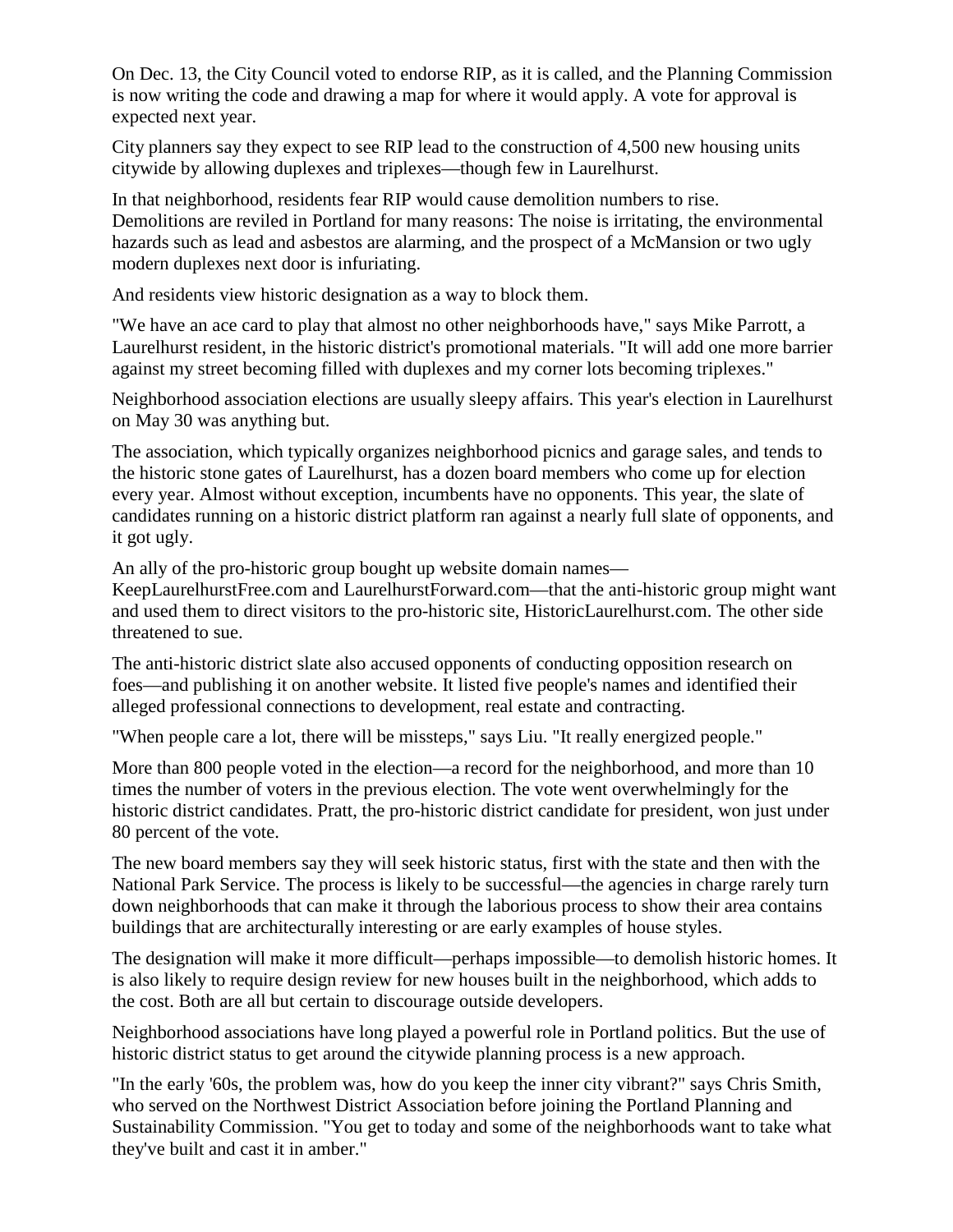The most formidable opposition to their effort comes from Salem.

One of the more interesting developments in the battle over Laurelhurst is the strange bedfellows it has created.

Jon Chandler and Mary Kyle McCurdy, for example.

Chandler is a profane Santa Claus lookalike with a sharp sense of humor and a folksy style. Oregon born and bred, Chandler, 60, drives an Audi and is executive director of the Oregon Home Builders Association.

In other words, he's the point man in Oregon's Capitol looking out for the interests of developers.

McCurdy, also 60, is Chandler's foil in most political fights. The slight, intense policy nerd is deputy director of 1000 Friends of Oregon, the storied nonprofit founded after Oregon Gov. Tom McCall shepherded passage of the 1973 land-use laws that require cities to build densely rather than sprawl into surrounding forest and farmland.

McCurdy and Chandler have battled for decades over land-use issues.

But today, Portland's housing crisis has made allies of the two. Both are supporting House Bill 2007, which would strip neighborhoods of the power to veto demolitions, and force them to accept as much density as city zoning allows.

"The reasons we are involved with this bill has nothing to do with whether the home builders are involved with it," says McCurdy. "The bill increases housing opportunities—diverse housing opportunities and affordable housing opportunities—all of those inside our towns and cities, which is part of the land-use deal that we as Oregonians have had in place for 40 years."

McCurdy believes what's happening in Laurelhurst is a "misuse of historic district designation to prevent change."

Critics of the bill call 1000 Friends' and the home builders' support an unholy alliance.

"Gov. McCall would be spinning in his grave to see his beloved 1000 Friends of Oregon organization working side-by-side with the Home Builders Association, buying into the alt-right, fake-news theory of demolition as the cure for affordability," wrote Tracy Prince, vice president of the Goose Hollow Foothills League, in a May 17 letter to legislators.

But the pair see the merit of their alliance as obvious.

Chandler says his fight is to get Oregonians to recognize the consequences of their land-use policies, and the sentiment in Laurelhurst is not uncommon. Chandler calls it the "we thought you meant density someplace else" argument.

"People are squawking about the implications of their policy choice," he says. "[Gov. John] Kitzhaber said there's two things Oregonians hate: density and sprawl."

Kotek, who sponsored HB 2007 with lawmakers on both sides of the aisle, says the outcry from neighborhoods is disingenuous.

"I've heard concerns about preserving neighborhood character," she said during a recent committee hearing. "But underlying some of these arguments is a desire to make sure that certain neighborhoods—often higher-income neighborhoods—are treated differently than others. Certain neighborhoods, some argue, should be off-limits even though we're facing a housing crisis. That is not acceptable."

The bill's prospects aren't good. Salem insiders say HB 2007 is waiting in line behind other housing legislation, which is in turn bogged down in a session in which Democrats are having trouble passing their agenda. (But the mere threat of the bill has already had an effect: Historic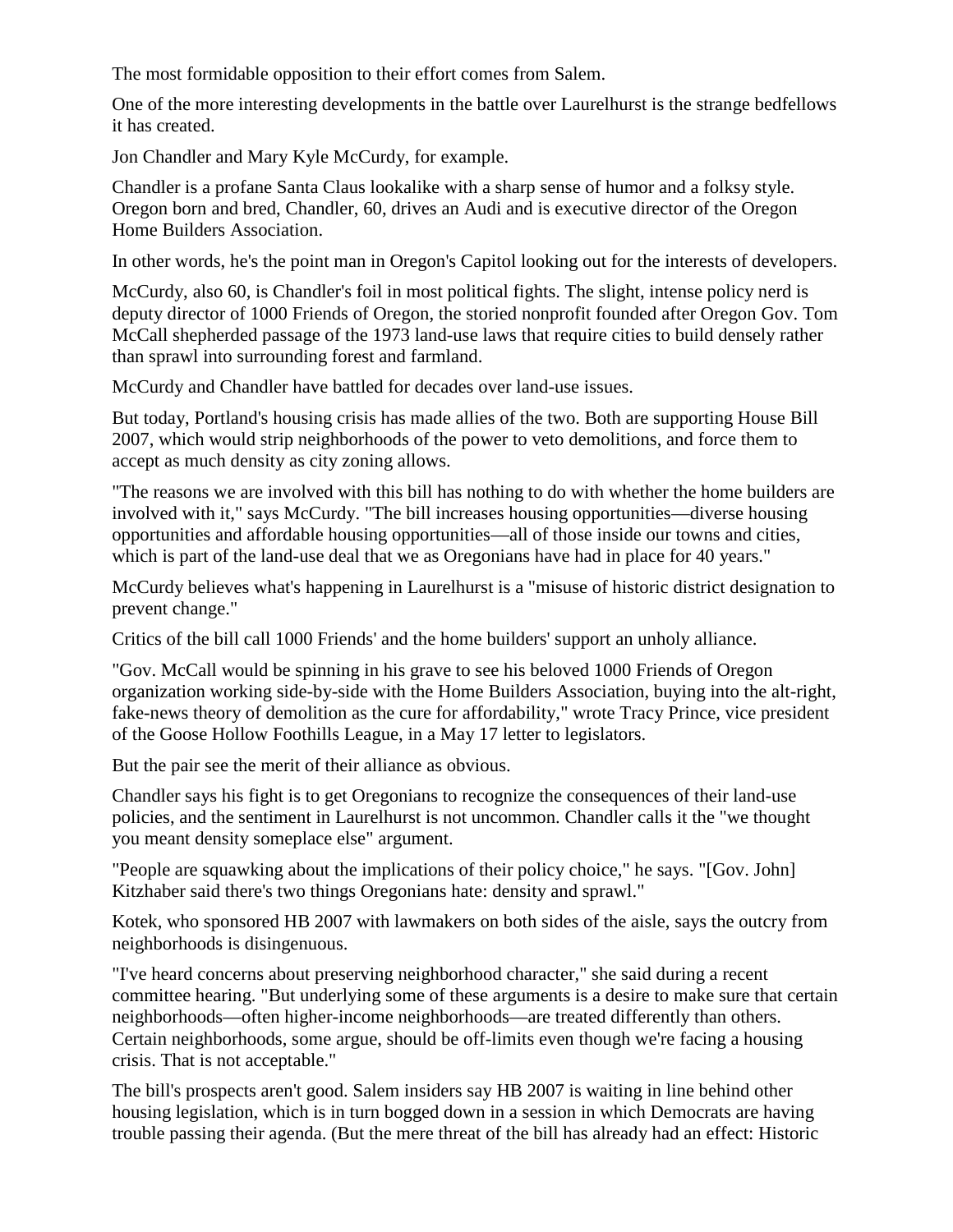preservationists around the state have asked for a change in state regulations that would more easily allow homes to be divided into up to four apartments.)

If the bill doesn't pass, Portland City Hall would be faced with a new threat: neighborhood associations with the power to override city policy.

Mayor Charlie Hales spent four years in City Hall waffling whether to make reluctant neighborhoods swallow more housing.

He changed his mind on apartments without parking, and failed to pass a half-baked tax on home demolitions.

But for all his casting about for solutions to the housing crisis, Hales left the city with a mandate for density.

Before leaving office in January, he rushed the RIP concept to the City Council—the proposal that would double the number of homes that can be built on single-family lots in much of the city.

Making sure the plan is carried out? That's up to the new mayor, Ted Wheeler.

Wheeler ran for office on a platform of creating more housing, more easily, across the city. Fights like the one in Laurelhurst will test his commitment to that campaign pledge.

In an interview last week, Wheeler told WW he continues to support increasing density, including in the neighborhoods—Laurelhurst, Eastmoreland and Multnomah Village—most likely to want to fight it off.

"We made a decision a long time ago to protect land outside the urban growth boundary," Wheeler says. "The reality is, if we don't consider those options, our city will increasingly become more unaffordable than it is today."

But Wheeler has chosen to stay quiet on House Bill 2007, citing city protocols that require unanimous support by the City Council for legislation in Salem.

He declined to make an exception for this, and wants to keep the city, not the state, in charge of density and demolition rules.

If the Legislature doesn't pass Kotek's bill, Wheeler and his colleagues will have to grapple with neighborhood associations wielding new power and a grudge against City Hall.

Yet the mayor says he still views the threat of historic districts as "hypothetical." His colleagues on the City Council are no more eager to head into battle with neighborhood associations.

"There is no need to confront neighborhoods on this, at least not yet," says Commissioner Nick Fish. "This issue should be framed and debated before the city takes a position on a change in state law. The bill in Salem came out of left field."

Both City Commissioners Amanda Fritz and Chloe Eudaly say historic districts and density can co-exist.

"Many Portlanders are experiencing shock at the rate of change going on in our city, and historic preservation is one of many legitimate concerns," says Eudaly. "I don't believe the goals of historic preservation, and increasing density and affordability are necessarily mutually exclusive. In fact, our residential infill policy provides existing homeowners with low-impact opportunities to create more housing through internal divisions, accessory dwelling units, and adaptive reuse."

On a drizzly morning this month, a new resident of the Laurelhurst neighborhood was making pancakes.

Greg Black, 59, stood over a camp stove along the sidewalk on Southeast Oak Street. Black works as a cook at a New Seasons Market—and lives out of his pickup truck.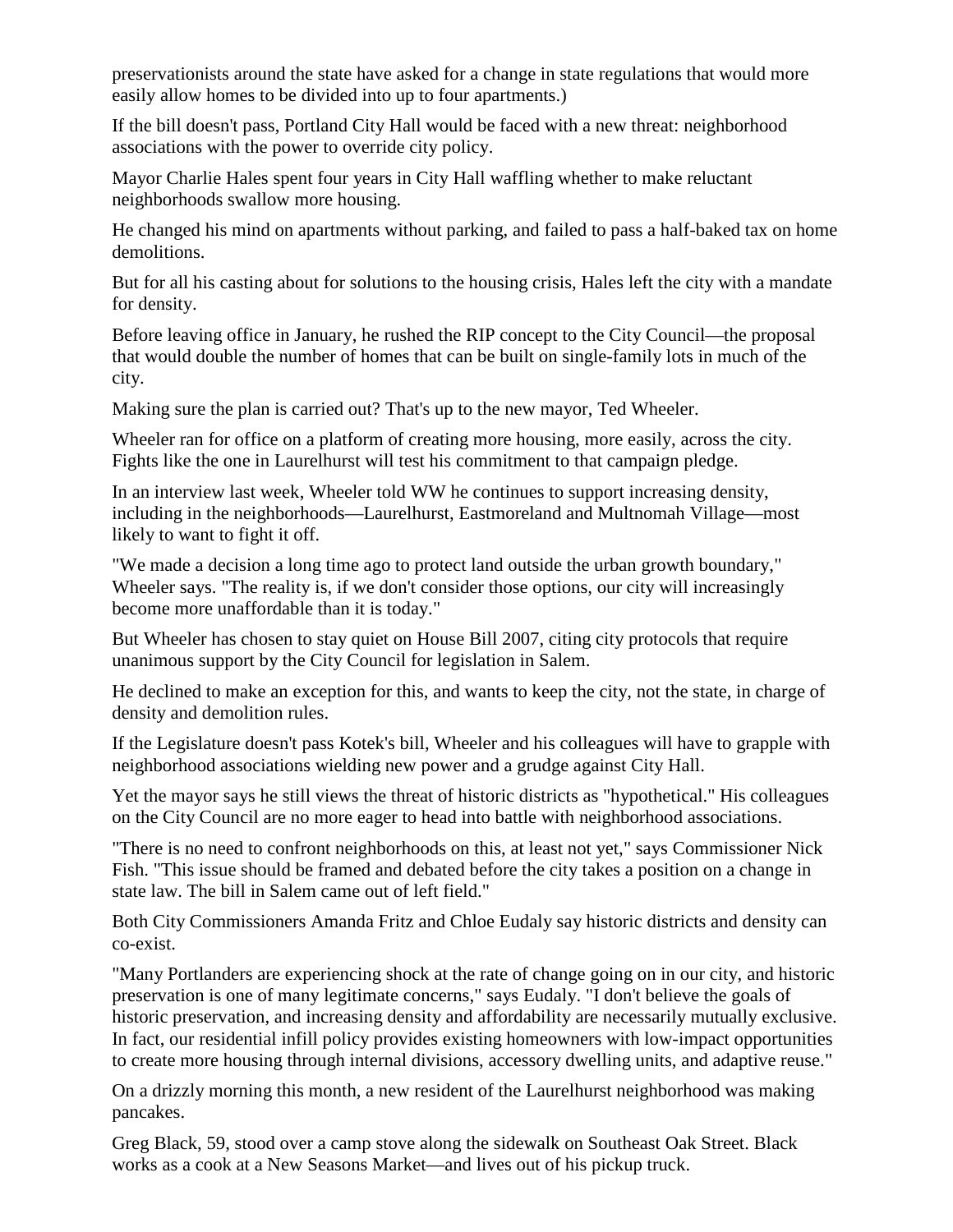He makes a decent wage, \$12 an hour, but hasn't been able to afford his own apartment for five years. "I would not be living here," he says, "if I could find an affordable place."

There's little hope of Laurelhurst becoming that place. A Craigslist ad posted last week shows a restored attic in this neighborhood renting for \$1,000 a month.

Yet every neighborhood that adds new apartments is helping to ease the housing shortage, even in other places.

So Laurelhurst residents are making a decision about housing for the working poor. They're saying that other values, like the beauty of a century-old home or a tall tree, shouldn't be sacrificed to ease the housing shortage.

Pratt, the neighborhood association president, knows plenty about homelessness. A couple years ago, he served on the board of social services agency JOIN, which coordinates shelter beds.

Pratt acknowledges Portland needs to build more housing. But not too much of it in Laurelhurst.

"Everybody says the solution to homelessness is housing," he says. "I don't think the solution is that every neighborhood looks the same, and every neighborhood has everything, and your neighborhood [has] no uniqueness anymore."

## **The Portland Mercury**

#### **"Burn the Town Down"**

*By Santi Elijah Holley June 21, 2017*

Tensions had been building for weeks.

Portland Police, emboldened by the newly established Intelligence Division, had become a regular presence in North/Northeast's Albina neighborhood, monitoring civil rights activity and "agitators." Police relations with Portland's African American community had never been positive, but in the summer of 1967, two years after the devastating Watts Riots, distrust between the police and the Black community ratcheted to new heights. In the opinion of many local residents, in particular young Blacks, Albina had come to resemble a police state.

"Where else but in Albina do cops hang around the streets and parks all day like plantation overseers?" commented one young man to an Oregonian reporter. "Just their presence antagonizes us. We feel like we're being watched all the time."

In North Portland, as in the rest of the country, tensions between police and the Black community were at an all-time high, and the city was primed to explode.

The summer of 1967 was racked by nationwide uprisings. The "long hot summer" saw 159 racially motivated riots across the United States, beginning in June with violent events in Atlanta, Boston, Cincinnati, Buffalo, and Tampa, followed in July with more outbreaks in Birmingham, Chicago, New York, Minneapolis, and elsewhere. The largest and most extensive riots occurred in Newark, New Jersey (26 dead, 1,500 arrests) and Detroit, Michigan (43 dead, 7,200 arrests).

By the middle of July it seemed as though Portland would escape the violence sweeping the country, but 50 years ago next month, the city's decades-long practice of discrimination and displacement had finally reached its boiling point.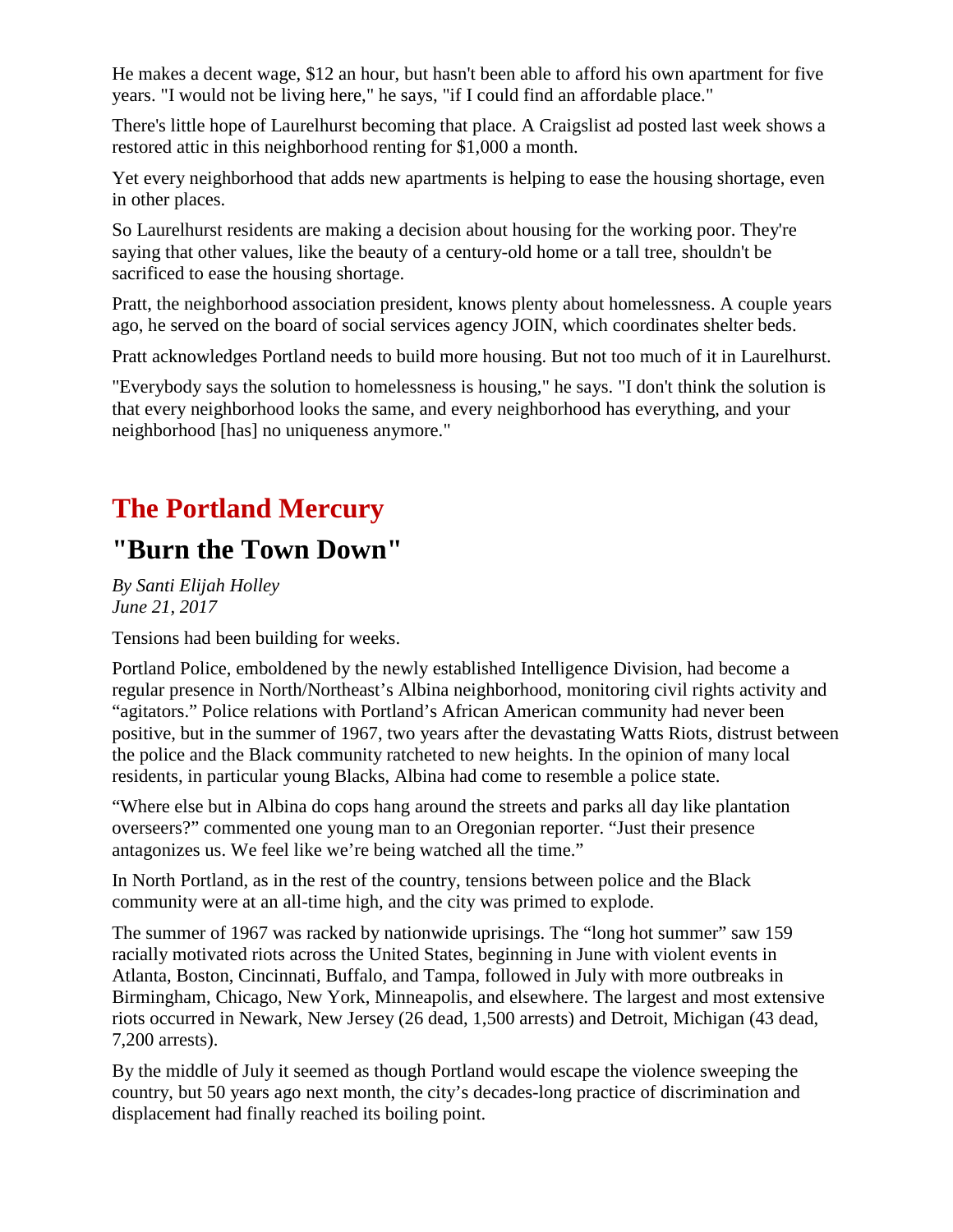#### **The Frustrations Start**

Oregon's history of legal discrimination is well-documented, and is much a part of state lore as the Lewis and Clark expedition. Upon being granted statehood in 1859, Oregon was the only state in the union to prohibit Blacks from living on or owning property within its borders—and this ban was not officially revoked until 1926. The Ku Klux Klan was prominent in the state in the 1920s, holding considerable sway over Oregon police and political leaders. The 15th Amendment—giving African Americans the right to vote—did not become state law until 1959, nearly 90 years after being ratified by the US Congress.

What could be considered Portland's first Black community was situated west of the Willamette River on Broadway Avenue, since many African American men worked for the train station and the downtown hotels. With the arrival of World War II, the Black population skyrocketed, from 2,000 to 20,000. Most of these newcomers were housed in a newly and hastily constructed public housing community called Vanport, situated between Portland and Vancouver in the floodplain of the Columbia River. In the early 1940s, it was Oregon's second-largest city, and the largest public housing project in the nation, with African Americans making up 40 percent of its population. When the Columbia River flooded on May 30, 1948, Vanport was home to 18,500 people who suddenly found themselves without a place to live. 6,300 of those who lost their homes in the flood were Black, and quickly had to find their way in an unwelcoming and at times hostile city—a city listed by the Journal of Social Work in 1945 as "the worst Northern City in Racial Relations."

Following the war, Blacks began moving in large numbers across the Willamette River to Albina. Originally home to a large European immigrant community, the neighborhood, straddling the border of North and Northeast Portland, had seen a slow influx of African American residents as early as 1910, but after the Vanport flood the Black population of Albina surged. This was no accident, but a calculated bit of legal and commercial maneuvering, as a city-approved Code of Ethics forbade realtors and bankers from selling or giving property loans to minorities in white neighborhoods. "Redlining" effectively confined 73 percent of the city's African American population to Albina. In the 10 years between 1950 and 1960, 7,000 more Blacks had moved into the neighborhood, while 23,000 whites had moved out—many of them relocating to the recently built suburbs. By the beginning of the decade, African Americans comprised four percent of the city's population, while 80 percent of Black Portlanders were crowded into Albina.

Darrell Millner, professor emeritus of Black studies at Portland State University, explains that what's often referred to as the "Black community" is not an organically formed entity, but a product of the existing power structure.

"The Black community was an artificial creation of a segregated society as we knew it in the '50s and '60s," he says. "The composition of the neighborhood is not in the control of the Black population. The Black population is always reacting to what the dominant population is doing. And that's the key dynamic."

During the war years, Central Albina—the area around Williams and Russell in particular became the heart of the community with bustling jazz clubs, salons, record stores, and restaurants. By the mid-1950s, however, the area was beset by encroaching blight, and city officials had singled out the area for urban renewal. Rather than invest in the existing community, the city decimated it. Construction of the I-5 freeway, Memorial Coliseum, and a proposed Emanuel hospital expansion (later abandoned) led to the loss of more than 1,100 homes and hundreds of businesses in Central Albina. Residents were given 90 days to find new housing. Many African American residents viewed urban renewal as yet one more example of "Negro removal."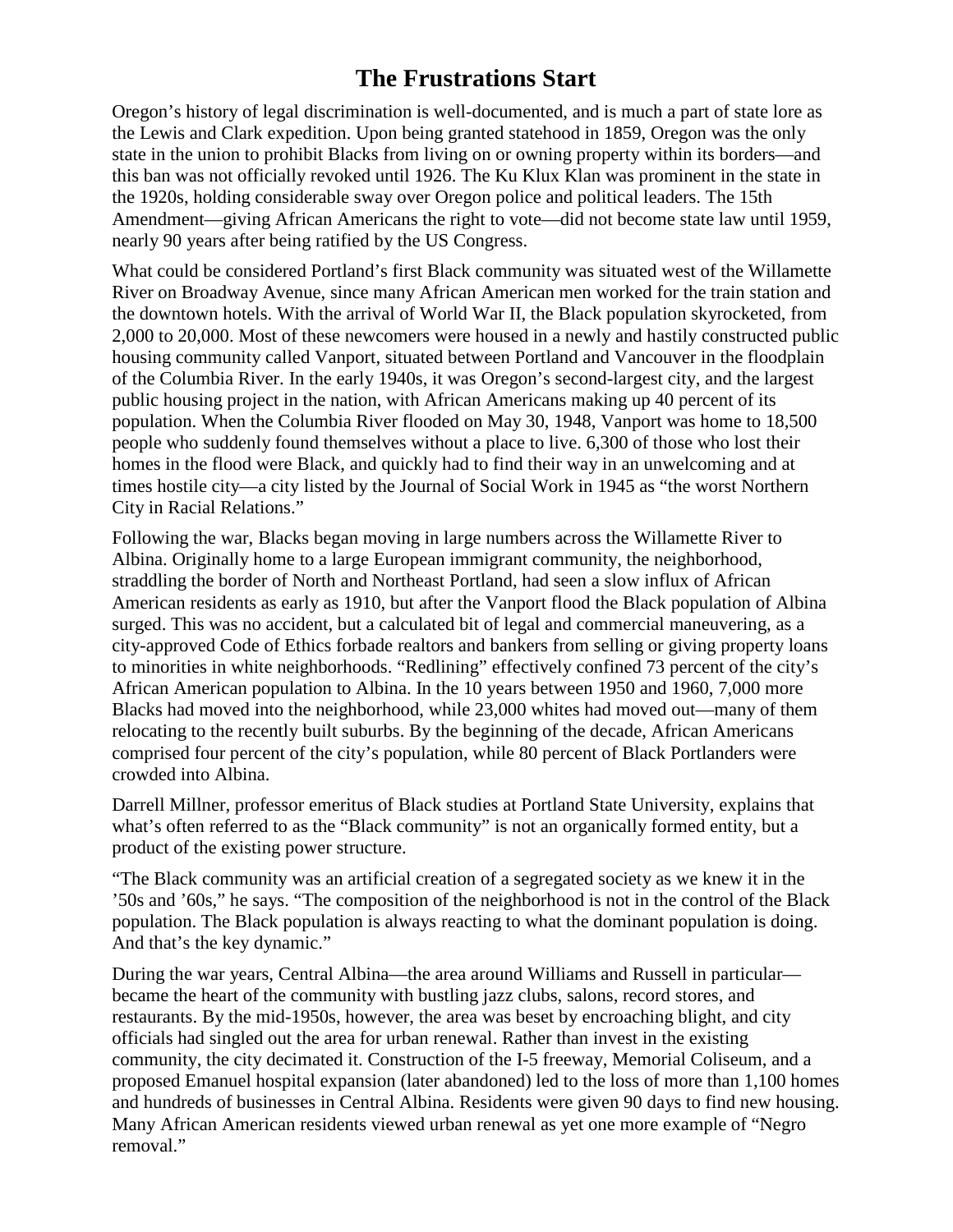The Black population in the Eliot neighborhood shrank by two-thirds, and many relocated to King, Boise, and Humboldt, an area taking up roughly two-and-a-half square miles. Black residents made up 84 percent of the Boise neighborhood, while remaining only six percent of the city's total population. Since African Americans made up just one percent of Portland's 700-plus police officers, friction between the Black residents of Albina and Portland Police was inescapable. A clash was inevitable.

Henry Stevenson, a military veteran who moved from Washington, DC, to Portland in 1960 recalls, "Black folk had it rough in Portland... The system, especially the police, had a whole lot of feet on Black peoples' necks."

Frank Fair, a youth worker with the Church Community Action Program, put it this way: "When you get to feeling locked in—that's when the frustrations start."



**How North Williams looked in 1967.** OREGON HISTORICAL SOCIETY NO. BB004613

#### **Sunday at the Park**

The afternoon of Sunday, July 30, 1967 was bright and warm. Around 100 people—most of them young and Black—congregated in Irving Park, directly south of Fremont, anticipating a rumored demonstration with speakers and events. Ostensibly promoted by the Ad Hoc Committee for Black Culture, the "Sunday at the Park" was to feature a performance by the Black Arts Theatre from San Francisco, live music, a photo exhibit from the Student Nonviolent Coordinating Committee, and a special visit from Black Panther Party Minister of Information and Soul on Ice author, Eldridge Cleaver. During the week leading up to the demonstration, many of the city's older Black leaders and clergy members, including respected pastor and civil rights activist Reverend John H. Jackson from Mt. Olivet Baptist Church, had gone around the neighborhood trying to dissuade young people from attending, but their efforts were roundly rebuffed.

Though riots had been exploding across the country, Oregon Governor Tom McCall, speaking at a news conference in late July days before the park rally, acknowledged race relations in Oregon were not ideal, yet claimed they were better than in other states. He did not believe that the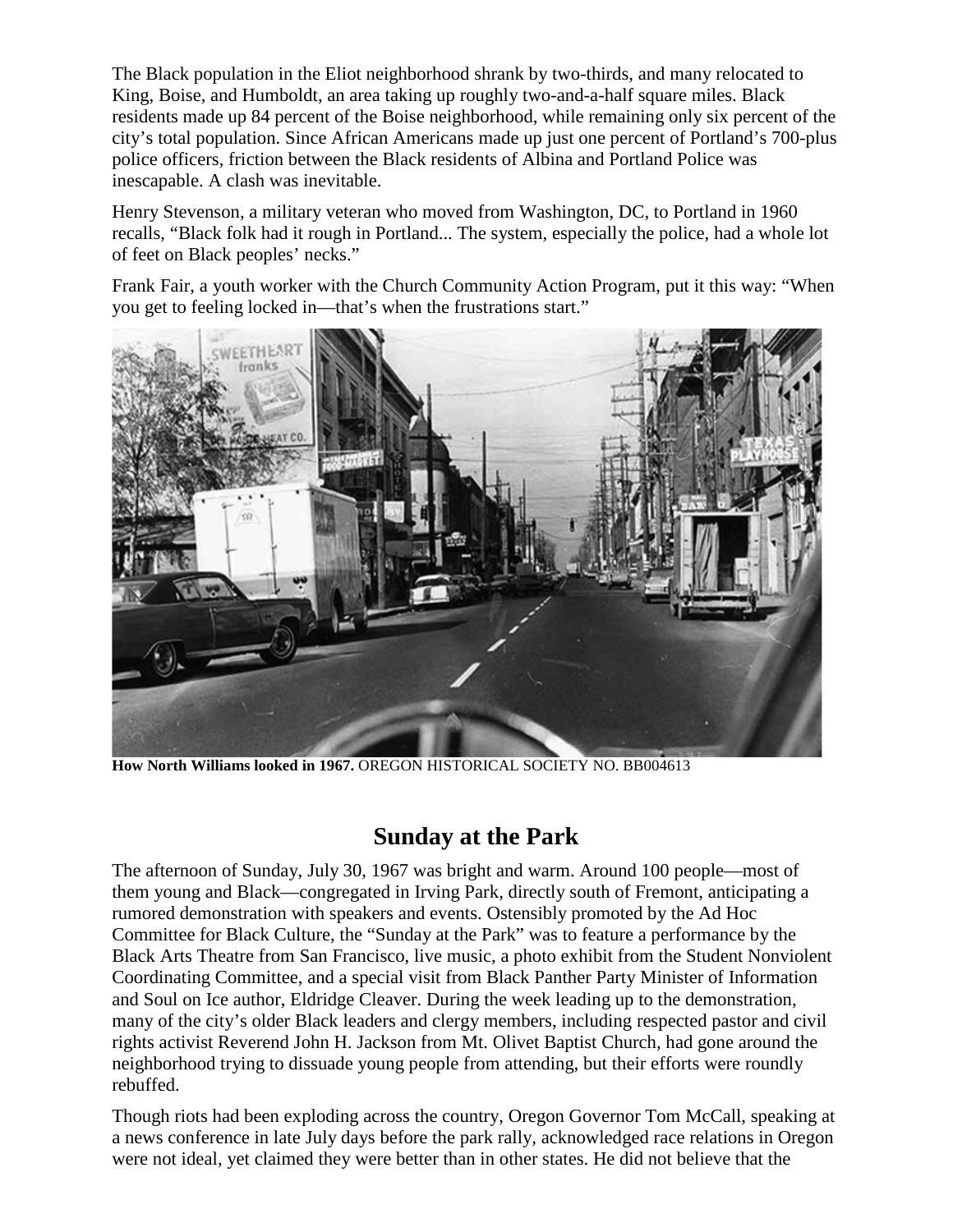waves of violence visiting other states would hit Oregon. Regardless, the governor's assessment didn't stop local law enforcement from amping up surveillance of the park. Increased police presence—including seven cars of plainclothes detectives and two officers posted on a nearby hill, watching the park through binoculars—only further inflamed tensions.

As the afternoon wore on, there was no sign of Eldridge Cleaver or the Black Arts Theatre, prompting new rumors they had been detained by law enforcement somewhere along the way. Young Black activists set up a platform with a PA system and microphone to address the crowd about police brutality and resistance. Some of the more militant activists led chants of "kill the honkies," "Whitey, go home," and "burn the town down."

Neighborhood Service Center worker Erma Hepburn, who had been dispatched to survey the scene at the park, later reported to the Oregonian: "I heard one of them say it was rumored they were there to incite a riot. He said that wasn't true. But he added, 'If you're here to talk revolution, then that's something else.'"

The first reported incident happened at 5:18 pm, when a group of Black youths began to throw bottles and rocks through the windows of the Lampus discount store. Shortly after, at around 5:30 pm, a group of four or five young Black men—in their late teens and early 20s—surrounded and attacked Ira Williamson, a 51-year-old white employee of the Portland Parks Department who was there watching the rally. Williamson suffered bruises to his ribs, cuts to his mouth, and five broken teeth. His wristwatch and wallet were also stolen. He was rescued and brought to the hospital by Linzi Roy, an African American school teacher then working in the Park Bureau's summer program. Another white man, Vernon Wolvert, who lived across the street from the park, was also allegedly attacked, but not severely injured and didn't require medical attention.

By 6:30 pm, the small rally at the park had developed into a neighborhood-wide clash. Reports of rock throwing directed towards cops and motorists motivated police to the seal off a 30-block area of the neighborhood and request additional officers to the scene. Many businesses along the single block between Fremont and Beech on Union Avenue (now Martin Luther King, Jr. Boulevard) had their windows broken by rocks or bottles.

And soon after came the first reports of firebombing.

Just after 10 pm, fires destroyed the Sav-Mor Food Market on Mississippi Avenue, and a twostory building on Union Avenue—housing both the Union Coin Operated Laundromat and American Auto Parts, Inc. Police officers fired on 18-year-old Jesse Johnson after witnessing him allegedly tossing a Molotov cocktail through the window of the Alberta Furniture Store. Johnson survived, but suffered buckshot injuries to his back, legs, and stomach. He was booked on arson charges with a \$5,000 bail.

One of the cops on the scene was a young white officer named Tom Potter, who would eventually go on to become North Precinct captain, chief of police, and then mayor of Portland from 2005 to 2009. However, on the night of July 30, 1967, he was just a young beat cop in over his head.

"At the time, Portland was very unprepared for anything like this," Potter recalled in an interview for OPB's Oregon Experience. "We didn't have any riot gear. What I was told was, 'Bring whatever long gun you have from home, and we're going to be going out on patrol....' During the night, I can remember standing on what was then Union Avenue and Fremont, and every building I could see was on fire, and I could hear the 'pop pop' of guns."

Police Inspector Frank Springer, speaking at an evening news conference, insisted that the disturbances happening at that moment should not be considered a riot. Yet the situation had gotten serious enough to warrant an emergency visit by Governor McCall. The governor arrived in Portland at around 9 pm, and convened with Mayor Terry Schrunk at the governor's suite at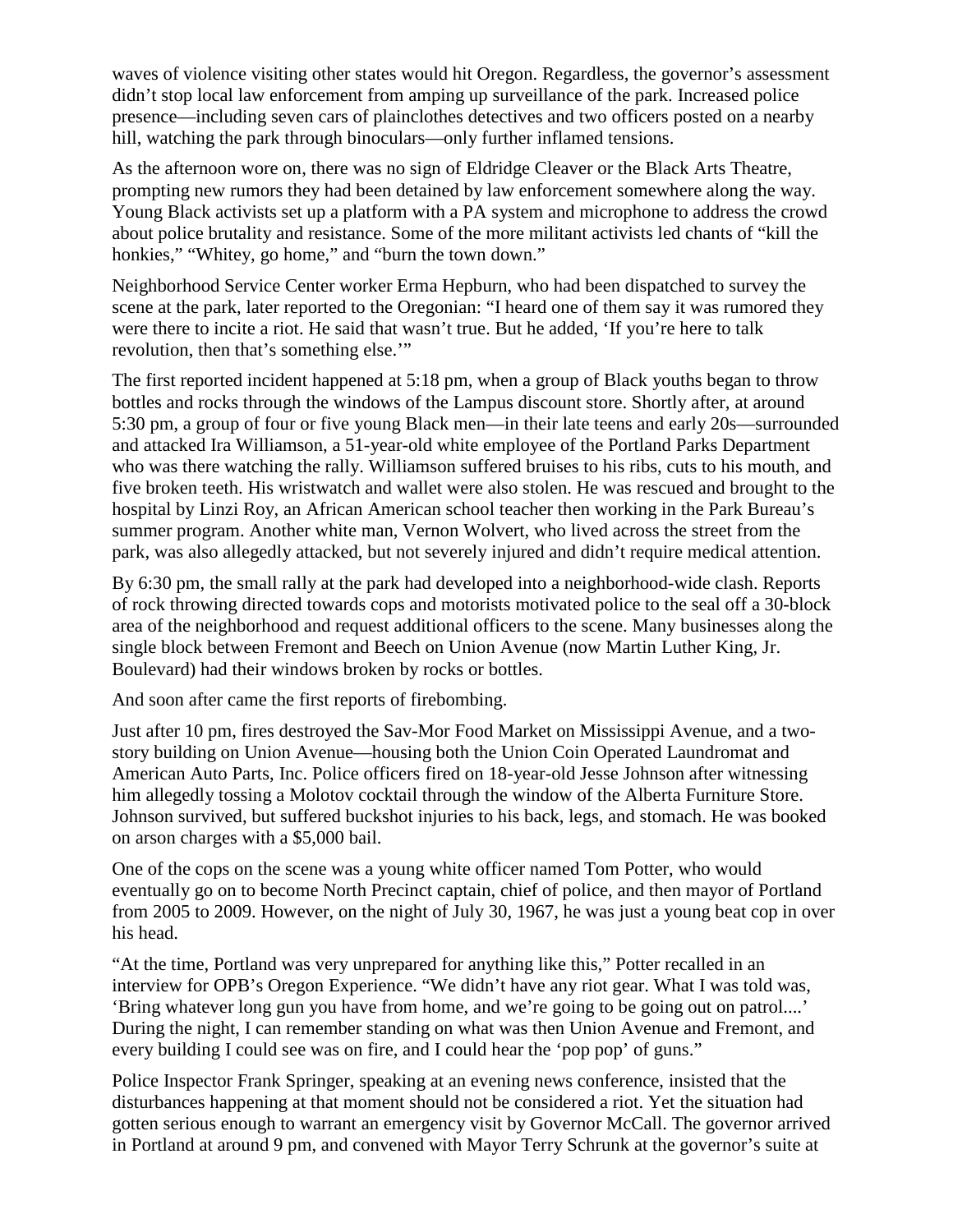the Hilton Hotel, along with heads of the Oregon National Guard, Oregon's adjutant general, the head of the state police, and other members of the governor's staff. McCall and Schrunk then reconvened at the mayor's office, where they set up a command post for the night.

At the height of the disturbance, approximately 300 young men and women—predominantly African American, but with some whites—were in the streets, largely confined by police to the vicinity of Upper Albina. Two hundred police officers had been ordered into the area, with another 200 nearby, ready to provide assistance. Helmeted officers rode four and five to a car, ordered to keep their rifles and shotguns inside the vehicle, out of public view. The Oregon National Guard's 2nd Battalion of the 218th Field Artillery, with 500 men in reserve at the Portland Air Base, was on notice with another 6,000 reservists at home.

Nineteen people were arrested by midnight, including six juveniles and three whites, mostly on charges of vandalism. After midnight, police continued to arrest both Blacks and whites for being in violation of a newly imposed city curfew ordinance. By 12:30 am Monday morning, Police Inspector Springer declared that the situation "remains clear and under control." Before the sun came up Monday morning, however, the police would make 28 more arrests, and the



Portland Fire Department would receive 15 more fire calls, bringing the total number of reported fires to 26, with extensive property damage to the immediate area surrounding Fremont and Union Avenue.

Covering the unrest for the Oregon Journal, Ralph Friedman quoted a male African American resident of the area who wanted readers to understand the root cause of the violence. "Tell them the white merchants on Union Avenue could have 10 Union Avenues for all the profit they've drained out of us," the man said. "Tell them Portland stinks behind its roses. Tell them we're not monkeys and this isn't a zoo."

**Portland police struggle with Black youths during the Albina riots of 1969.** OREGON HISTORICAL SOCIETY NO. BB5811

#### **Separate and Unequal**

After the disturbance, public reaction was mixed, with a majority of residents on record renouncing the violence and praising the relatively subdued police reaction. Older Black residents of Albina were especially critical of the disturbance, attributing it to the influence of outside agitators. Reverend John H. Jackson asserted that people had driven up to Portland from California specifically to stir up local youths.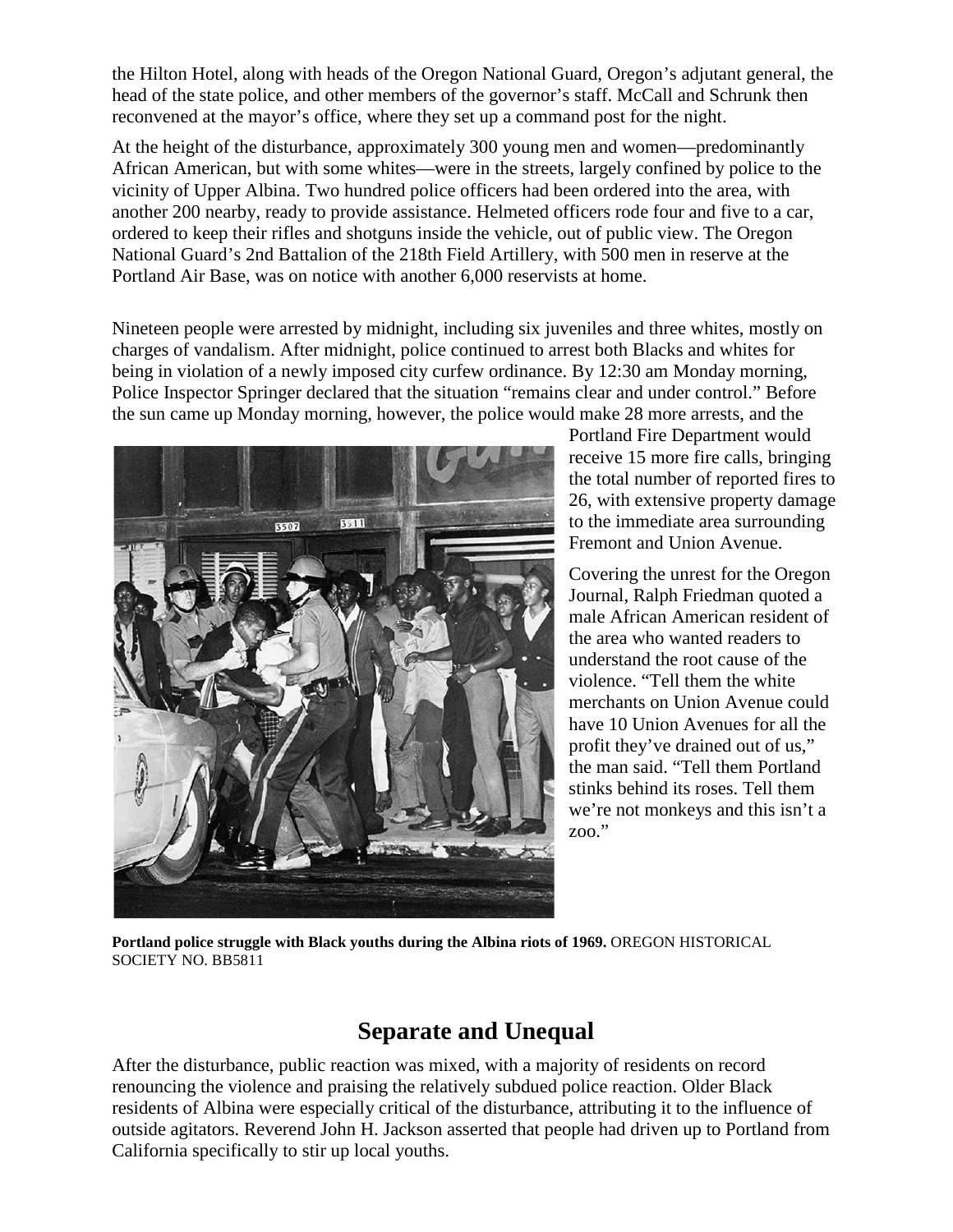Portland's two leading newspapers at the time, the Oregon Journal and the Oregonian, published photos, statements, and reactions to the disturbance, some less nuanced than others. Few of the articles connected the events in Albina to the uprisings taking place in other cities across the country. In a front-page article in the Oregonian, under the headline "Negroes Break Windows, Set Fires," staff writer Stan Federman reported: "Roving bands of Negroes, most of them teenagers, surged through the streets Sunday night in a sudden outburst of vandalism in the Albina section of Portland." (Not mentioned were several white males who had also been arrested, many of whom were picked up in the area for carrying guns in their cars.) A photograph of a broken window superimposed with a small white arrow was captioned: "Arrow points to billiard ball which was tossed through window of Oregon State Liquor Store at 3532 NE Union Ave. by gang of Negro teenagers."

At a joint press conference, Governor McCall and Mayor Schrunk acknowledged the Black community's frustration over inadequate education funding and programs, but neither considered the event a race riot, and they, too, blamed the violence on a small group of outsiders. The troublemakers, Governor McCall claimed, did not represent the larger Black community.

"The mood of Portland's non-whites is one of intolerance toward violence," the governor said. "The seeds of hatred find inhospitable soil here in the city of Portland."

A 15-year-old African American boy, who had been arrested during the disturbance and taken to Donald E. Lang Juvenile Detention, had a different opinion: "The riot spirit is catching," he told the Oregonian. "As long as there are riots and trouble in other cities, there will be riots here. I know it's not going to do anyone any good... but there's nothing I can do about that."

Later that Monday afternoon, at about 4:30 pm, a Molotov cocktail was thrown into a pile of tires at a service station on Union Avenue, while a crowd of approximately 80 young Black men and women had gathered near Irving Park, throwing rocks and bottles at the windows of passing vehicles. Police set up a traffic barricade at Union and Fremont, as the crowd continued to throw objects at police cars, motorists, and homes. By 8 pm, Mayor Schrunk ordered police to clear the park and "start making plenty of arrests." Nearly 150 police officers, carrying rifles and shotguns, again moved into the area, supported by three 18-man tactical operations platoons specializing in riot control. By midnight, after several reports of firebombing and arson, police declared the situation calm and under control. There were 68 arrests and 13 reports of fires.

As the city awoke following a second night of violence, residents—both in Albina and throughout the city—were appalled. Letters to newspaper editors, chief of police, and the mayor all denounced the violence, reasserting the popular view that outsiders from California, or else a small group of local rabble-rousers, were responsible. Some Portland residents, like Margaret Luyben, suggested Mayor Schrunk authorize Portland Police to shoot any "militant black negroes" seen destroying property.

Despite a brief flare-up on that Tuesday—which saw the firebombing of a fuel company and arrests of 10 adults and 15 juveniles—there were no further reports of disturbances in the area. Police returned to their normal duties after being subjected to 12-hour workdays. As the public mostly heaped praise on the police for their swift and effective response, the mayor then contended with those who saw his response as too reliant on force and large-scale arrests, while others believed the mayor had been too accommodating to vandalism.

Nevertheless, the disturbances near Irving Park sparked a citywide conversation over the city's disengagement from the Albina community, a draconian police presence, inadequate housing, and lack of jobs. Though the overwhelming majority of participants in the clashes were young and many older residents renounced the violence—these concerns were not unique to the young, nor were they anything new. In the view of some participants, the insurrections in Albina on July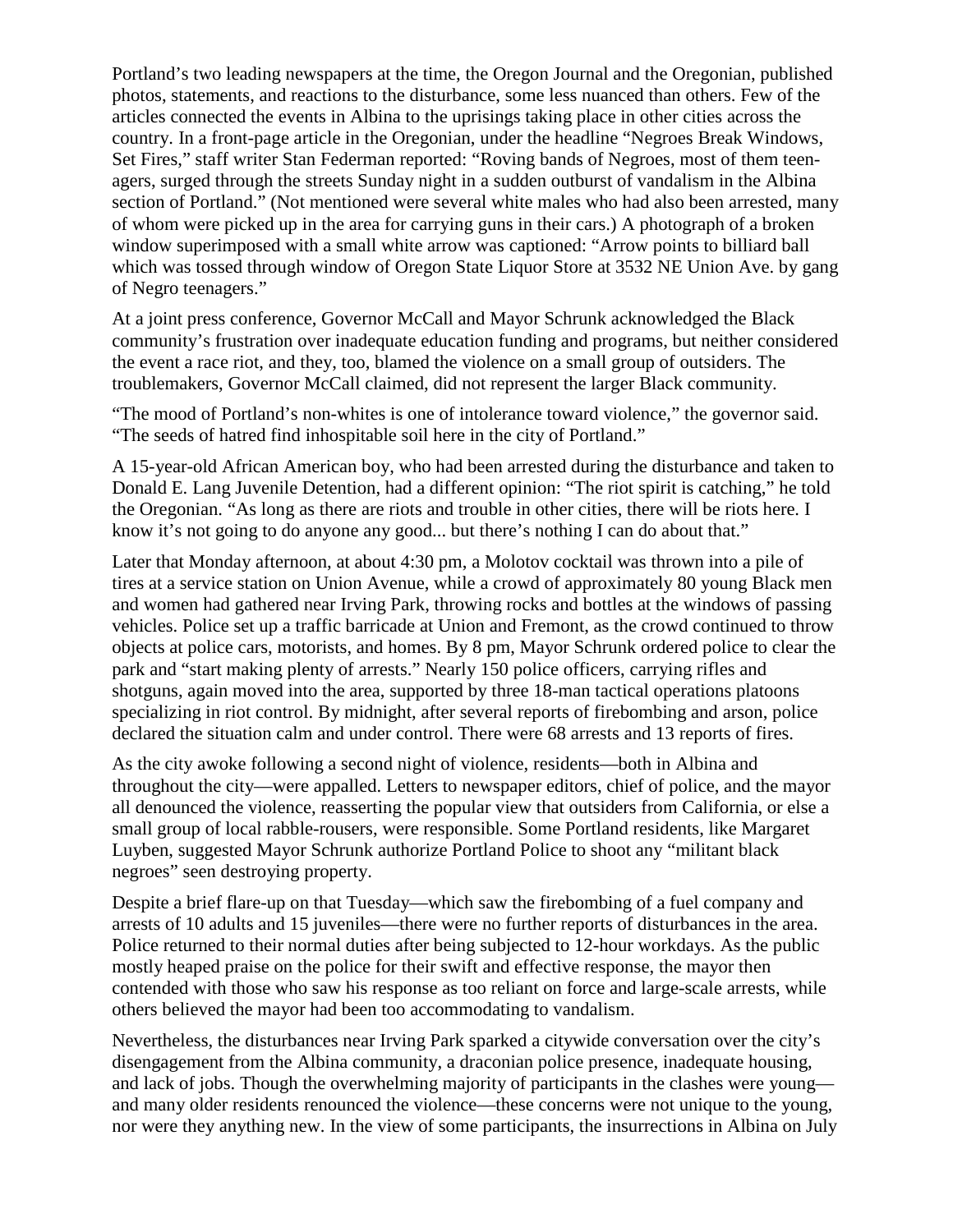30 and 31 were a show of solidarity with the mood spreading across the United States that summer.

While riots were still taking place throughout the country, President Lyndon B. Johnson established the Kerner Commission on July 28, 1967 to study the causes of recent violence and to make recommendations. The report addressed problems stemming from racism, white entitlement, and the failure of federal and state governments to provide housing and education. "Our nation is moving toward two societies," the report warned, "one Black, one white separate and unequal." President Johnson ultimately rejected the Commission's recommendations and, after Rev. Dr. Martin Luther King, Jr's assassination on April 4, 1968, over 100 cities again erupted in large-scale rioting.

Albina saw turmoil once more, beginning on the night of Friday, June 13, 1969. Following a violent confrontation with police—outside the popular hangout spot Lidio's Drive-In on Union and Shaver—hundreds of young Black residents traveled throughout the area, throwing bottles and firebombs, assaulting motorists and police officers, and vandalizing property. By early Monday morning, after dozens of arrests and thousands of dollars of property damage, the altercation had come to an end.

In the aftermath of this new disturbance Kent Ford, along with Percy Hampton, announced the formation of the Portland Black Panther Party. During their decade-long tenure, the Panthers ran a children's breakfast program, operated free medical and dental clinics, and condemned what they saw as a racist and repressive police presence in Albina.

"We want fascist pigs out of the Albina district," Ford declared. "We don't need those pigs here."



**Albina's boarded-up storefronts in 1968 set the stage for predatory lenders.** OREGON HISTORICAL SOCIETY NO. BB004615

#### **Then and Now**

The 1970s and '80s were acutely devastating to Albina, owing largely to city disinvestment and housing abandonment. As Black families moved out, gangs and drug pushers moved in, taking advantage of an untapped market and introducing crack cocaine to the troubled district. Afflicted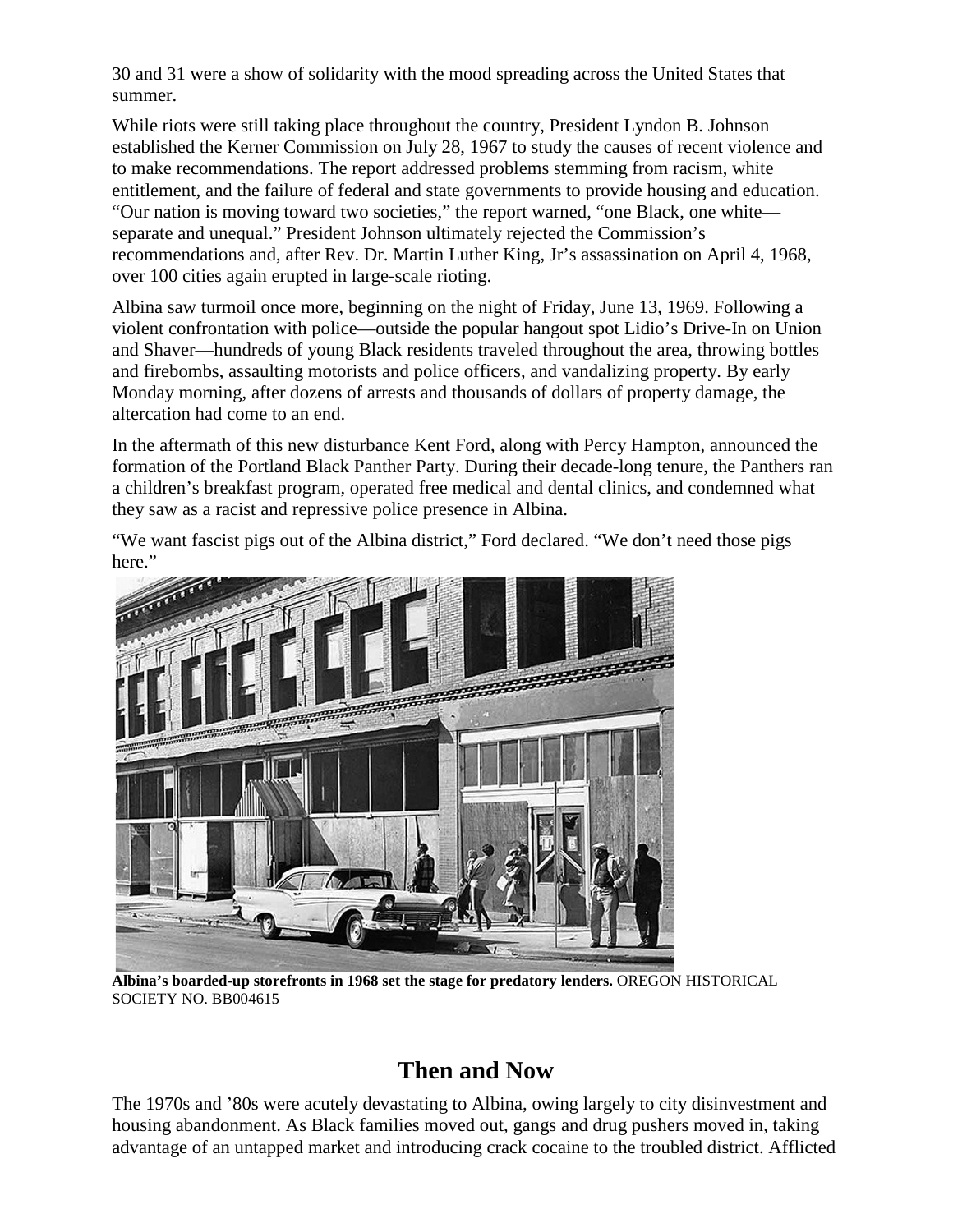by gang warfare, economic stagnation, predatory lenders, speculators, and absentee landlords, the percentage of Black Portlanders in Albina ultimately shrank by more than a fifth toward the end of the '80s, with many of Portland's Black population moving east of Albina, to outer Southeast and Gresham, known now as "the numbers." Albina's population decreased by nearly 27,000 since 1950, and the value of homes dropped to 58 percent of the city's median.

And then in the '90s, for the first in 50 years, Albina's population began to grow again—though not with African Americans. Attracted by affordable home prices and city reinvestment, whites descended on the area. By the turn of the century, less than one-third of Black Portlanders remained in Albina.

In her 2007 study "Bleeding Albina: A History of Community Disinvestment, 1940-2000," Karen J. Gibson, associate professor of urban studies and planning at Portland State University, offers a view of gentrification as "not just a matter of individual preferences for older centrally located neighborhoods; it is a matter of financial and governmental decisions. When capital is withheld from certain areas, predatory lenders move in to fill the void."

The Albina community today is nearly unrecognizable compared to 50 years ago. Northeast Portland is now popular for its boutiques, art galleries, and artisanal ice cream shops, while North Williams Avenue is once again a thriving community—albeit one in which African Americans are largely absent. If the Black community had been created artificially by the existing power structure—the dominant population—then that same system has been responsible for destroying it.

Since the last presidential election, cities across the country have been beset by street protests and riots, often accompanied by property destruction, but Portland has arguably seen more than any other American city. While addressing different grievances, some similarities can be made to the riots of 1967, namely nonhierarchical (and at times chaotic) strategies, a heavy-handed police response, and a mayor on the defensive. Black Lives Matter and Don't Shoot PDX have more in common with the direct action mobilizations of the late '60s and '70s than with the nonviolent marches of their parents' or grandparents' generation.

But not until the May 26 deaths of two innocent white men on the MAX train—murdered while defending two Black girls from a white supremacist—had the veil of Portland's long history of racism been so violently pulled back. While white residents have subsequently begun to make an effort to listen to the concerns of Portland's vulnerable people of color, it's too soon to know whether these efforts will bring about any changes, or whether they are merely symbolic. In the meantime, Black Portlanders continue to move further away from the city, away from a familiar and supportive community, and—with a population still lingering near six percent—they have reason to feel, as they did 50 years ago, like second-class citizens. The city has long taken for granted its status as a progressive paradise, but the Albina riots, while not widely known or studied, can serve as a caution for the present day.

As Shelton Hill, executive director of the Urban League, said on the Monday following the two days of rioting in 1967: "The only good that could possibly come out of a thing like this is that it may shake Portland out of its complacency. It shows that these things can happen anywhere."

Further reading: Karen J. Gibson, Bleeding Albina: A History of Community Disinvestment: 1940-2000and The Portland Black Panthers: Empowering Albina and Remaking a City; Lucas N.N. Burke and Judson L. Jeffries. Special thanks to Dr. Darrell Millner, and Joshua Joe Bryan for his 2013 PSU thesis, Portland, Oregon's Long Hot Summers: Racial Unrest and Public Response, 1967-1969.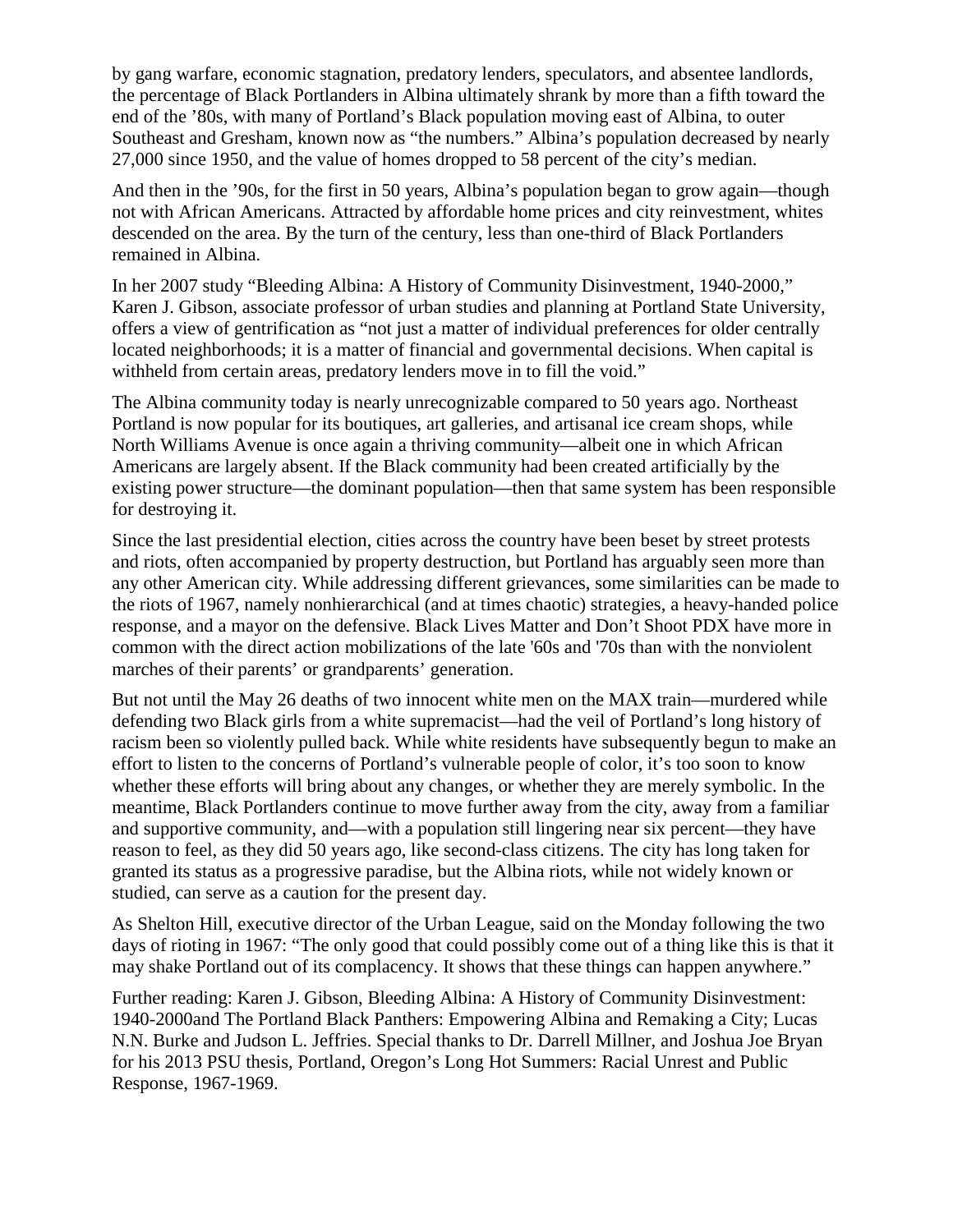# **If You Build It...**

*By Dirk VanderHart June 21, 2017*

WHEN YOU CREATE more shelter space, people use it.

After months upon months of speculation on what the county's next tally of its homeless population would reveal—would it be larger, or a lot larger?—this simple fact was a central takeaway when officials finally released numbers on Monday, June 19.

Yes, the homeless population is larger. After tens of millions of public dollars spent, data analyses pointing toward how to spend it, and record numbers of homeless residents being placed into housing, the [latest point-in-time count](https://assets.documentcloud.org/documents/3868764/PIT-Data.pdf) suggests the city's homeless population has grown by about 10 percent in the last two years—from 3,801 in 2015 to 4,177 as of February 22.

That tally is actually an undercount of people who meet the US Department of Housing and Urban Development's definition of "homeless," officials say, and doesn't begin to encompass the wider range of people who might be involuntarily sleeping on the couch or floor of an acquaintance for lack of better options.

The number of homeless women, people with disabilities, homeless people within certain minority groups, and even veterans—a huge point of emphasis for more than a year—is up. So is the number of chronically homeless individuals, the hardest cases to serve.

All that's not the same as saying those millions of dollars went to waste. Figures from the city/county Joint Office of Homeless Services (JOHS) show that the county's finding people places to live at a record pace—roughly 1,900 households between July and March alone. Thousands more are being offered rent assistance in an attempt to prevent them from sliding into homelessness in the first place. And in the last year and a half, officials have created nearly 630 new emergency shelter beds.

Which gets us to that first point.

Even as the homeless population swells, the count suggests fewer people are on the street—or anyway, that fewer people were on the street on February 22 compared to a single night in 2015. This year's street count located 1,668 individuals sleeping without shelter in the county's streets and green spaces. That's a nearly 12 percent drop from two years ago.

At the same time, the number of people who were staying in emergency shelter had roughly doubled. When you create more shelter space, people use it.

Public officials looking for a bright spot pointed to the lower unsheltered numbers on Monday.

"The data that we do have demonstrates slivers of hope, or at least some real progress on the unsheltered side," Mayor Ted Wheeler told the executive board of A Home for Everyone (AHFE), the community task force that's strategizing on how to battle homelessness.

"Compared to other cities on the West Coast, we are behind," County Chair Deborah Kafoury told news cameras (actually meaning that Multnomah County's increases are smaller than other communities'), "which is good news."

As homelessness has fallen nationwide, national [data has showed](http://www.portlandmercury.com/portland/think-portlands-homelessness-problem-is-bad/Content?oid=17178247) states on the West Coast have seen upticks in their houseless populations.

While changing methodologies can skew things, reports issued this year suggest the homeless population in Seattle's King County might be up 16 percent in the last two years (and its unsheltered population up 45 percent), and Oakland's Alameda County is up 39 percent (unsheltered up 61 percent). In Los Angeles County, the massive homeless population has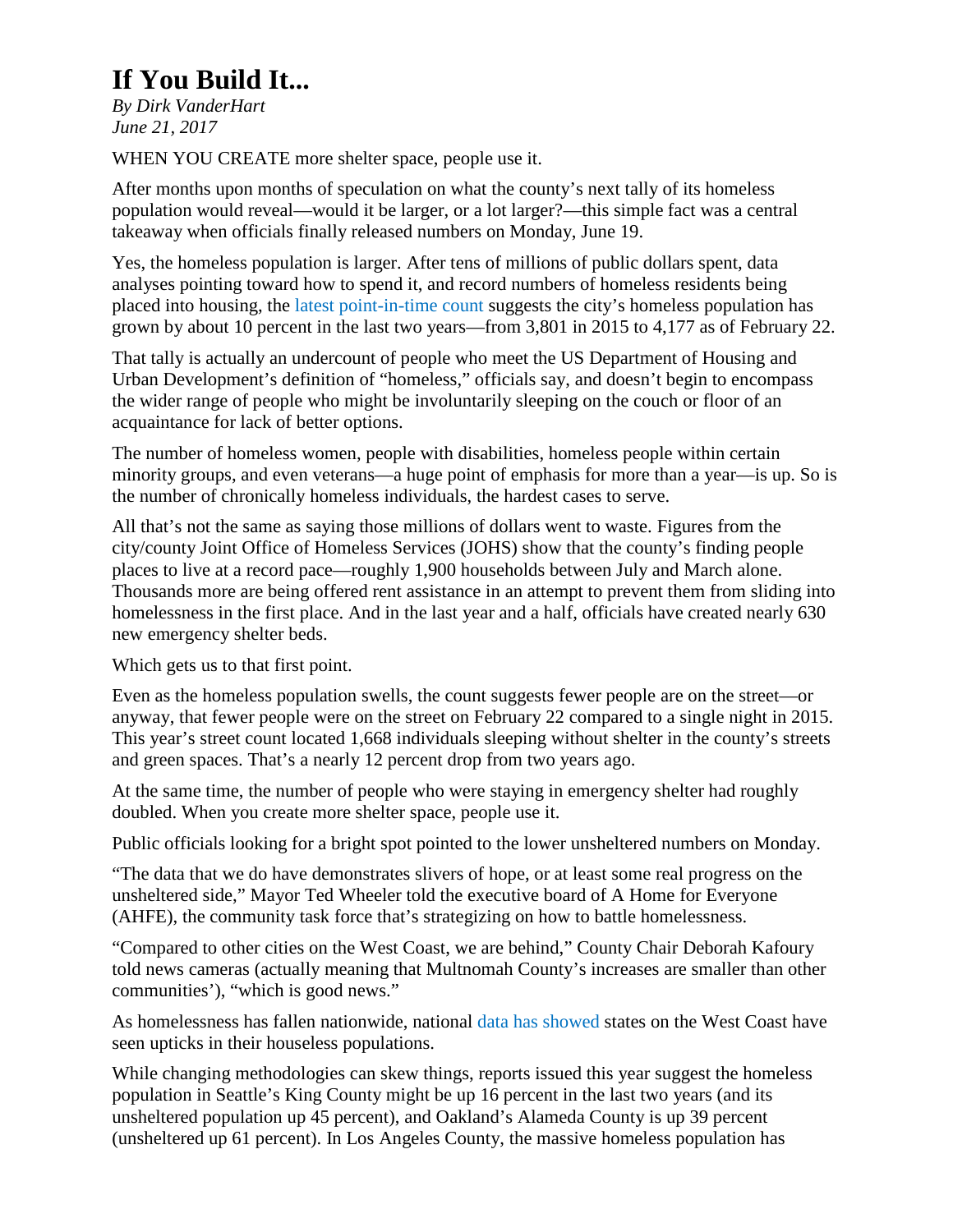increased by 30 percent, to nearly 57,800, while the unsheltered population has shot up 38 percent in the last two years.

San Francisco's homeless population, meanwhile, [decreased by half a percent.](http://www.sfchronicle.com/bayarea/article/SF-homeless-count-reveals-impact-of-programs-for-11227647.php)

Officials seized on those numbers Monday, as proof that Portland is outperforming other West Coast cities, though differences in the way each community conducts the counts make it hard to claim victory with certainty.

And based on Portland's own expectations, the result amounts to something of a defeat.

In 2015, as Portland and Multnomah County pledged \$30 million toward fighting homelessness and the city formally declared a housing state of emergency, then-Mayor Charlie Hales and other officials made a tantalizing claim.

By putting sustained funding toward the right resources, the AHFE coalition believed it could slash Multnomah County's homelessness problems in half by 2017.

That money was spent—and the city and county have upped the ante with more than \$50 million earmarked for homelessness services in the next year—but the results haven't come to pass.

Officials say the problem is the ongoing severity of the region's housing market. In 2015, they say, no one was predicting just how many homeless residents would continue to flow into the system.

"Part of that model assumed the rate at which people were becoming homeless would stay the same," says Denis Theriault, a spokesperson for the JOHS (and former Mercury employee). "Very clearly that did not stay the same. The inflow has apparently gone up, gotten worse. Housing has gotten more expensive. That impacts everything our service providers do."

Here are some specific takeaways from this year's count. The findings are preliminary, and the county plans to release a more extensive report in coming months.

- There are more homeless veterans today, despite Portland "functionally ending" veteran homelessness by creating a system to get people housed quickly. The data showed 446 self-identified homeless vets, compared to 422 two years before (though changes in methodology prevent a precise apples-to-apples comparison).
- The number of homeless families, a point of concern in the 2015 count, remained roughly the same this year, but many more were sheltered this time around. The county saw a nearly 50 percent decrease in unsheltered families.
- The number of chronically homeless Portlanders has increased by 24 percent, a major concern for officials. The vast majority of those people, 71 percent, are unsheltered.
- There are fewer African Americans experiencing homelessness—positive news for another group that generated particular concern in 2015. This year's count found 185 fewer Black people, including a 57 percent reduction in those without shelter.
- The number of Native Americans who are homeless ballooned—from 82 in 2015 to 424 in 2017. Officials chock that up to an "unexplained issue" in the 2015 count they say resulted in the Native American population being undercounted. People of color as a whole are overrepresented in Portland's homeless population, but Native Americans see a particularly stark disparity. Their rate of homelessness is roughly four times higher than their percentage of the population.
- The number of homeless women increased, from 1,161 in 2015 to 1,355 this year. Again, the number of homeless women without shelter had decreased.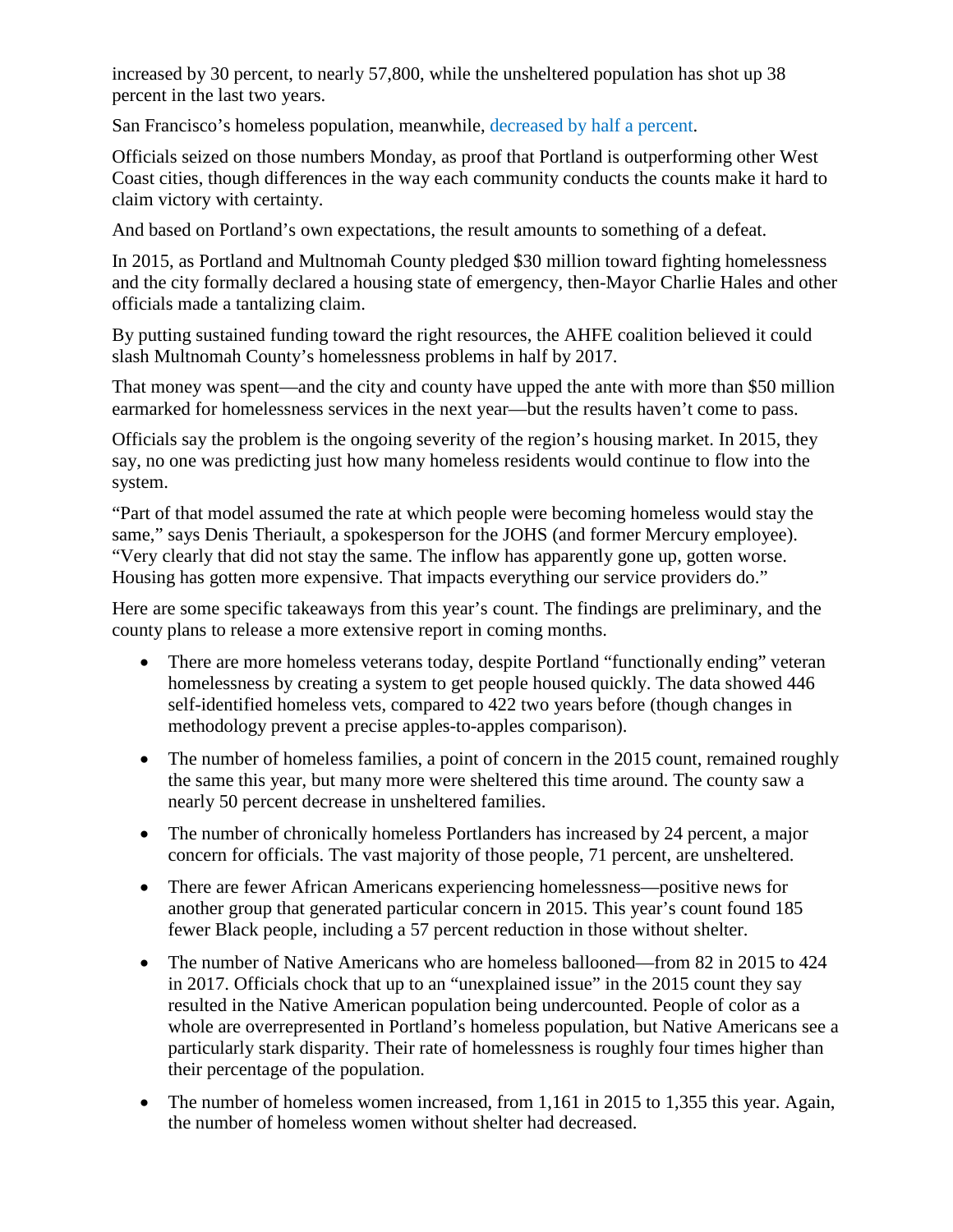• Fewer people reported being homeless for a short period of time, and more reported being homeless for a long period of time. Of people responding to a survey given to unsheltered Portlanders, 36 percent said they'd been homeless for less than a year, compared to 41 percent in 2015. In addition, 32 percent said they'd been homeless for two years or more, compared to 23 percent in 2015.

# **Hall Monitor: Teddy Wheels and the Mayoral Dagger**

*By Dirk VanderHart June 21, 2017*

IN A CITY slavishly committed to its dusty commission form of government, Ted Wheeler's announcement last week amounted to a serious power move.

One of Wheeler's sole powers as mayor is to shuffle and deal the administration of city bureaus as he sees fit. And after taking control of all of them in late April while hashing out a budget, Wheeler made a call that surprised some people in City Hall last Thursday, June 15.

For the first time anyone I spoke with can remember, the mayor gave one commissioner— Amanda Fritz—control of a single bureau.

The troubled Bureau of Emergency Communications (BOEC), which Fritz had overseen since January, will remain with Wheeler. For the foreseeable future, Fritz has the run of the city's parks bureau, which she was handed early in former Mayor Charlie Hales' tenure. That's it.

This doesn't happen. For context, back in 2010 there [was a to-do](http://www.oregonlive.com/portland/index.ssf/2010/10/city_hall_commissioner_dan_sal.html) when then-Mayor Sam Adams took out frustrations with Commissioner Dan Saltzman by assigning him the Bureau of Environmental Services, the tiny police and fire pension fund, and the administration of the city's Children's Investment Fund.

That portfolio was small enough for the Oregonian to [wonder aloud](http://www.oregonlive.com/portland/index.ssf/2011/03/portland_mayor_sam_adams_gives.html) whether Saltzman was being "underutilized" because of a personal beef. But it was still larger than Fritz's is now.

Viewed in that light, Wheeler's decision is nothing short of damning.

Unlike the 2010 scuffle, the move doesn't have apparent roots in a personal grudge. It's not even wholly unexpected.

For weeks prior to the mayor's announcement, there'd been speculation Fritz might not get BOEC back. At the time, City Hall was bracing for a report from City Ombudsman Margie Sollinger that showed the bureau had flubbed its calculation of hold times for 911 calls for more than a decade, and that leadership had kept that news hidden from public view.

It was a ripe opportunity for a new mayor—who's seen more than his share of public reproach in the last six months—to seize on a problem, and to show the community he's out to fix it.

Before Sollinger had even publicly issued her report, Wheeler had drawn up a resolution aimed at addressing its harsh conclusions.

To be clear, the leadership failures at BOEC aren't primarily on Fritz, who'd run the bureau for mere months (and had also controlled it years before). Still, the fact that Wheeler declined to give the commissioner anything to take in its place is a telling reflection of his confidence in her management ability.

It's also the second time this year that Wheeler has stripped Fritz of a valued bureau. He gave rookie Commissioner Chloe Eudaly the Office of Neighborhood Involvement in January.

What this means for Fritz and Wheeler's public relationship will be interesting to behold.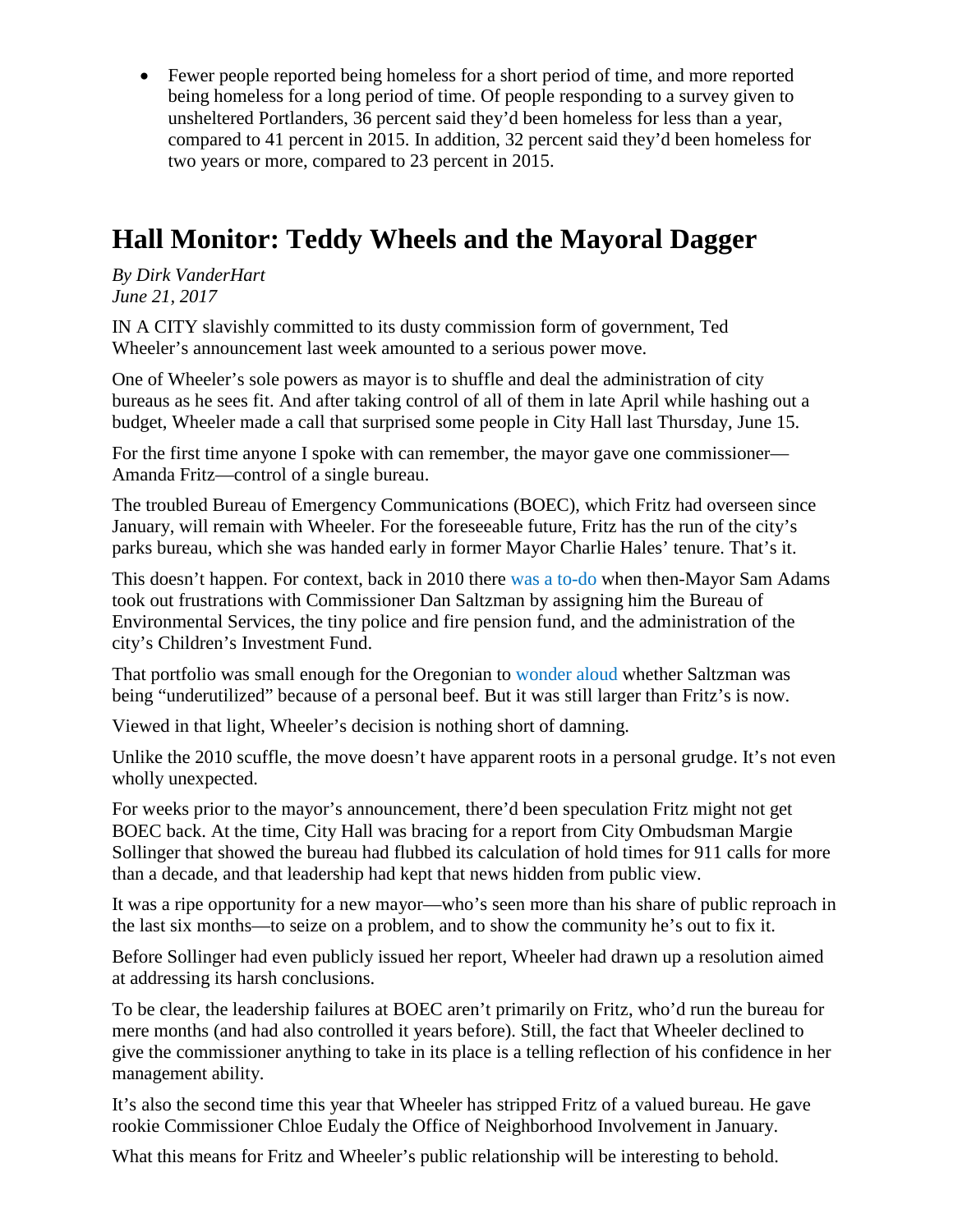In a statement, Fritz said only that she was "disappointed" by the mayor's decision, but would turn her free time toward combating systemic racism and a rise in hate crimes. City Hall staffers say that beneath that anodyne pronouncement, feelings are bruised in Fritz's office.

That's a calculation Wheeler will certainly have made before pulling the trigger—not that his office is owning up to it.

"The mayor and Commissioner Fritz have enjoyed a collegial working relationship," Wheeler spokesperson Michael Cox told me. "We expect that to continue."

# **The Montavilla Neighborhood Association Wants City Hall to Stop Homeless Sweeps On Its Turf**

*By Dirk VanderHart June 20, 2017*

The Montavilla Neighborhood Association says it's sick of the camp sweeps that temporarily displace members of Portland's growing homeless population, only to see them return a short while later.

So on Monday, the association's board passed what might be a first-of-its-kind resolution for a Portland neighborhood. It's asking City Hall to stop the sweeps.

"The Montavilla Neighborhood Association Board of Directors has passed a resolution opposing further sweeps of homeless camps within the Montavilla Neighborhood Boundaries," reads [an](http://www.montavillapdx.org/2017/06/20/resolution-homeless-camp-sweeps/)  [announcement posted earlier today](http://www.montavillapdx.org/2017/06/20/resolution-homeless-camp-sweeps/) on the neighborhood association's web page. "Our Board of Directors finds these sweeps to be an ineffective waste of taxpayer dollars that may violate the constitutional and human rights of the individuals who have their camps swept. Whether or not rights are violated, the sweeps are inhumane and do not result in positive outcomes for the homeless or for adjacent housed residents as the camps almost always return days, weeks, or months later or migrate to another neighborhood becoming another neighborhood's problem."

The resolution, passed by the MNA's board in a not-quite-unanimous vote, asks the city to cease sweeping homeless camps in the Montavilla neighborhood, which sits [between Mount Tabor and](http://www.montavillapdx.org/neighborhoodmap/)  [interstates 84 and 205.](http://www.montavillapdx.org/neighborhoodmap/)

The association is also calling on Portland City Council to bring together a wide array of stakeholders that can "develop a responsible 5-year plan to address homelessness" by pursuing long term solutions: affordable housing, mental health care, substance abuse treatment, and more. (The [A Home For Everyone](http://ahomeforeveryone.net/) task force is pursuing many of those same things).

Lastly, Montavilla neighbors are asking other neighborhood associations to join their call against sweeps. Here's a [copy of the resolution](https://drive.google.com/file/d/0Bx4SNRrlVvsdMlRaaW1xMm9GSEU/view) the neighborhood association approved.

Monday's vote came the same day officials revealed that Portland's homeless population appears to have [increased by 10 percent since 2015,](http://www.portlandmercury.com/blogtown/2017/06/19/19099481/portlands-homeless-population-is-up-10-percent-but-fewer-people-are-unsheltered) though the number of unsheltered homeless residents has actually decreased as the city opened more shelter space. And it comes at a time when Mayor Ted Wheeler has allocated [more money to camp cleanups and sweeps,](http://www.portlandmercury.com/blogtown/2017/05/01/18986101/wheelers-first-budget-pushes-maintenance-camp-cleanups-and-more) and has placed a premium on working with various Portland-area governments to coordinate cleanups in response to [hundreds of weekly complaints.](https://www.portlandoregon.gov/toolkit/71771)

The arguments raised by the MNA aren't new. Homeless advocates have said for years that camp sweeps only disrupt people's already difficult lives, without helping them find homes or address other issues. Wheeler has agreed with that sentiment, but also placed an emphasis on not allowing large numbers of homeless campers to convene in one area. He's had [sharp words](http://katu.com/news/your-voice-your-vote/your-voice-your-vote-mayor-wheeler-offers-update-on-portland-homelessness) in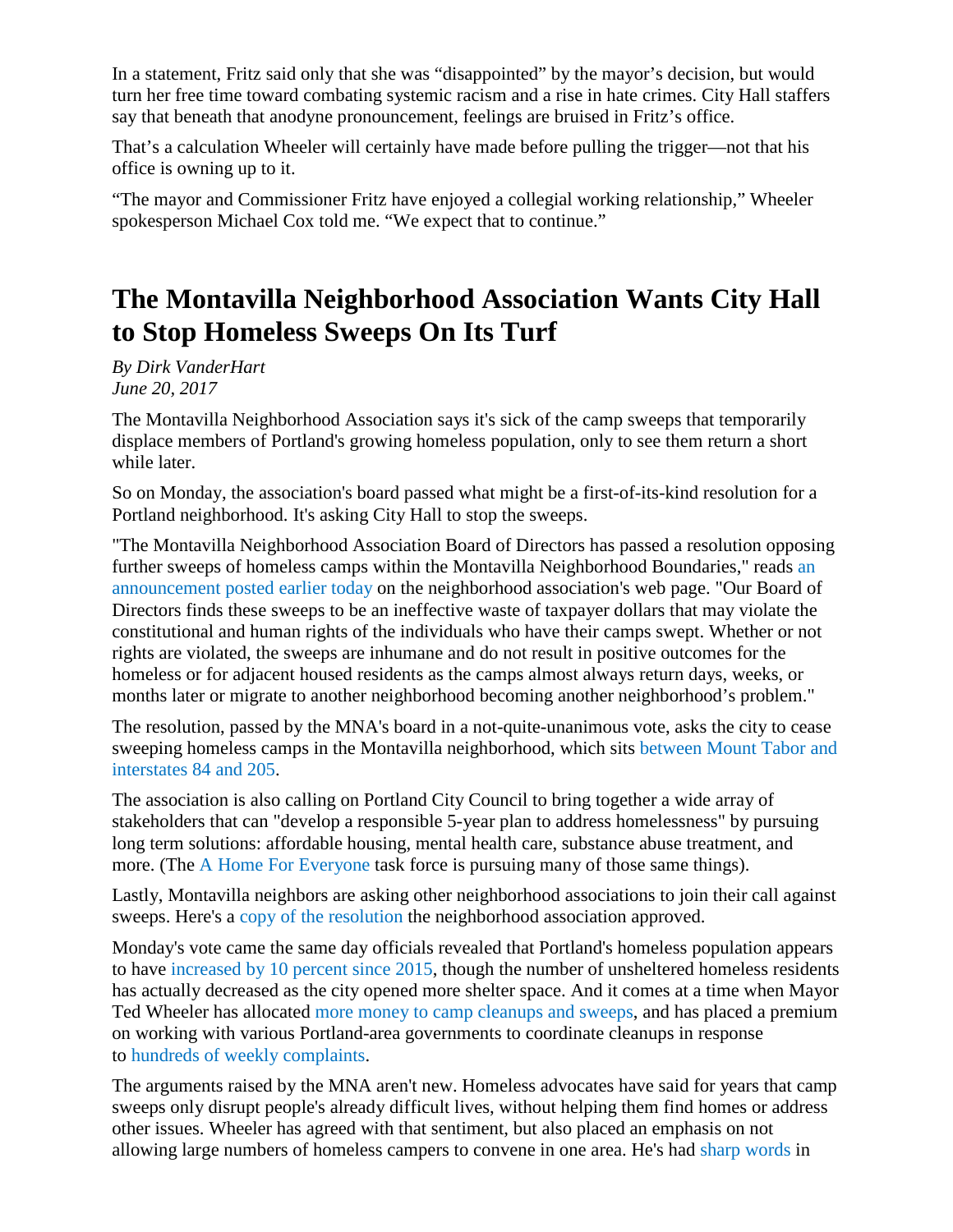recent days for the enormous camps that [sprang up on the Springwater Corridor](http://www.portlandmercury.com/news/2016/07/27/18420588/as-portlands-largest-ever-homeless-sweep-looms-advocates-plot-resistance) trail under Mayor Charlie Hales.

It's unclear how Wheeler will respond to the MNA's resolution. A spokesman has assured the Mercury he will get back to us. We're also waiting to speak with MNA Board Chair Jonnie Shaver about the decision.

Update, Wednesday, 9 am: We got ahold of Shaver, the MNA board chair, who explains the board doesn't view its resolution as anything controversial or out-of-step with its other efforts such as creating a warming shelter for the homeless during the winter's snow storms.

"For us it was just a continuation of that process of supporting our neighbors," Shaver says.

Homelessness has grown more visible in Montavilla as in many parts of the city in the last year—particularly near the intersection of NE Halsey and 82nd, Shaver says. The issue is wearing increasingly on neighbors, but the MNA board believes that sweeping homeless communities both pushes the problem to other neighborhoods, and has the potential to increase crime when people lose their belongings.

"Camps pop up, they're swept, they pop up again," Shaver says. "It's untenable."

The MNA has been working to get more needle disposal containers and public restrooms to help address the problem, focusing on more hygienic circumstances rather than pushing campers elsewhere. Shaver's not sure what type of reaction to expect from Wheeler.

We're still waiting on a response from Wheeler's office.

### **The Daily Journal of Commerce**

### **Ankeny Apartments project returning before City Council**

*By Kent Hohlfeld June 21, 2017*

A revised plan for the Ankeny Apartments project will go before the Portland City Council this afternoon. Developer Landon Crowell appealed to the City Council after the Portland Design Commission denied approval for his original design at 1122 S.E. Ankeny St.

Late Tuesday night, Crowell sent to the DJC an email stating that he, the neighborhood association and neighbors to the south of the project site had come to an agreement on the new design. According to Crowell, he met with other project stakeholders, and neighbors to the north of the site didn't comment on the new plan.

The biggest change to the project is a return to cedar siding material, according to Crowell. The height of the Southeast 12th Avenue elevation was reduced to 58 feet from 75 feet.

The original design of the L-shaped complex called for 17 luxury apartments. It was poised to become the city's first and nation's seventh net-zero-energy multifamily structure.

During the first appeal hearing for the project on April 12, the City Council requested that the development team try to iron out differences with the Buckman Community Association. The hearing was then extended twice so that discussions with various stakeholders could take place.

*Editor's note: This story will be updated, following today's City Council hearing.*